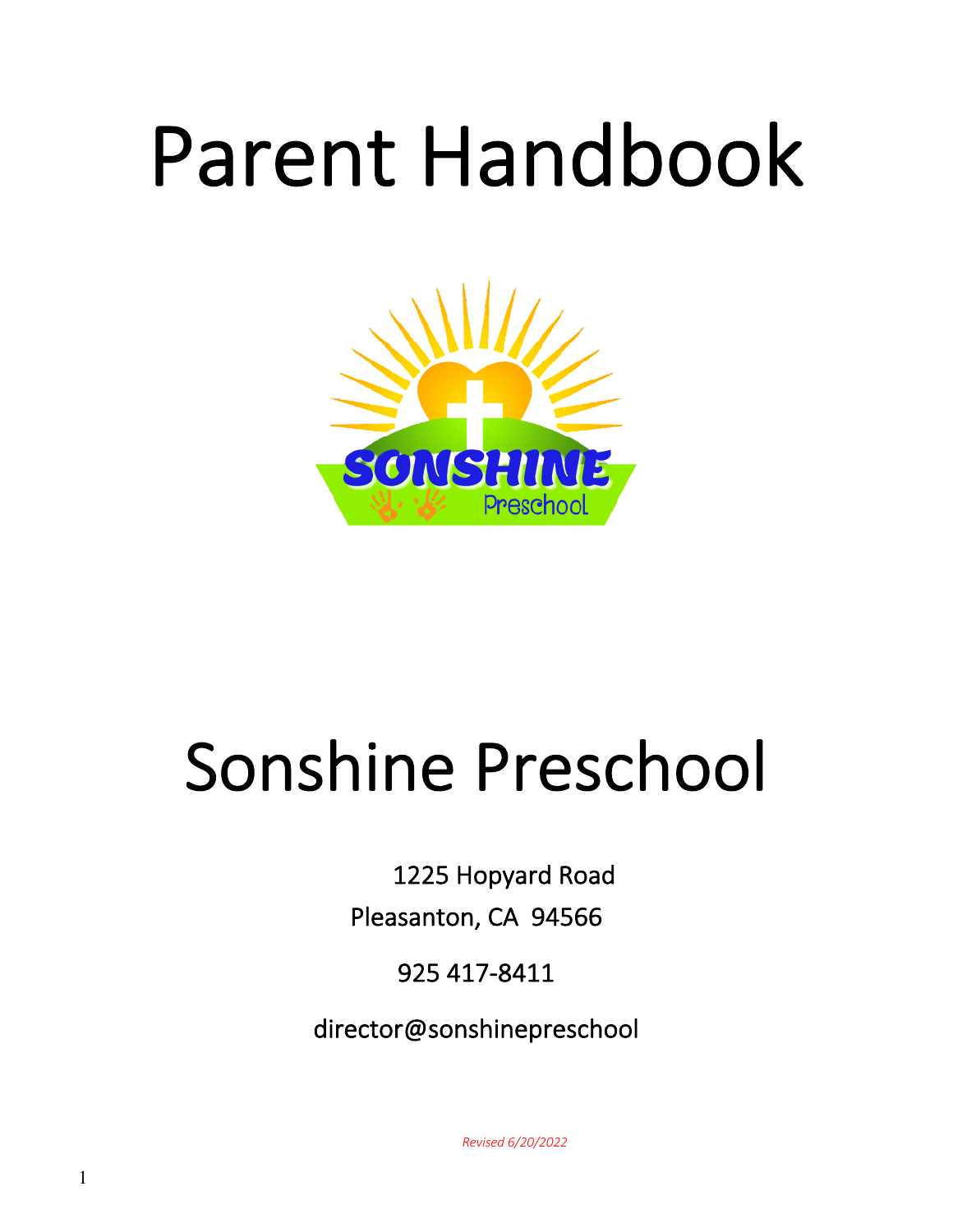## Index

| Broken Bones, Stitches, Staples, Casts, Slings, Eye Patch, etc.  15 |  |
|---------------------------------------------------------------------|--|
|                                                                     |  |
|                                                                     |  |
|                                                                     |  |
|                                                                     |  |
|                                                                     |  |
|                                                                     |  |
|                                                                     |  |
|                                                                     |  |
|                                                                     |  |
|                                                                     |  |
|                                                                     |  |
|                                                                     |  |
|                                                                     |  |
|                                                                     |  |
|                                                                     |  |
|                                                                     |  |
|                                                                     |  |
|                                                                     |  |
|                                                                     |  |
|                                                                     |  |
|                                                                     |  |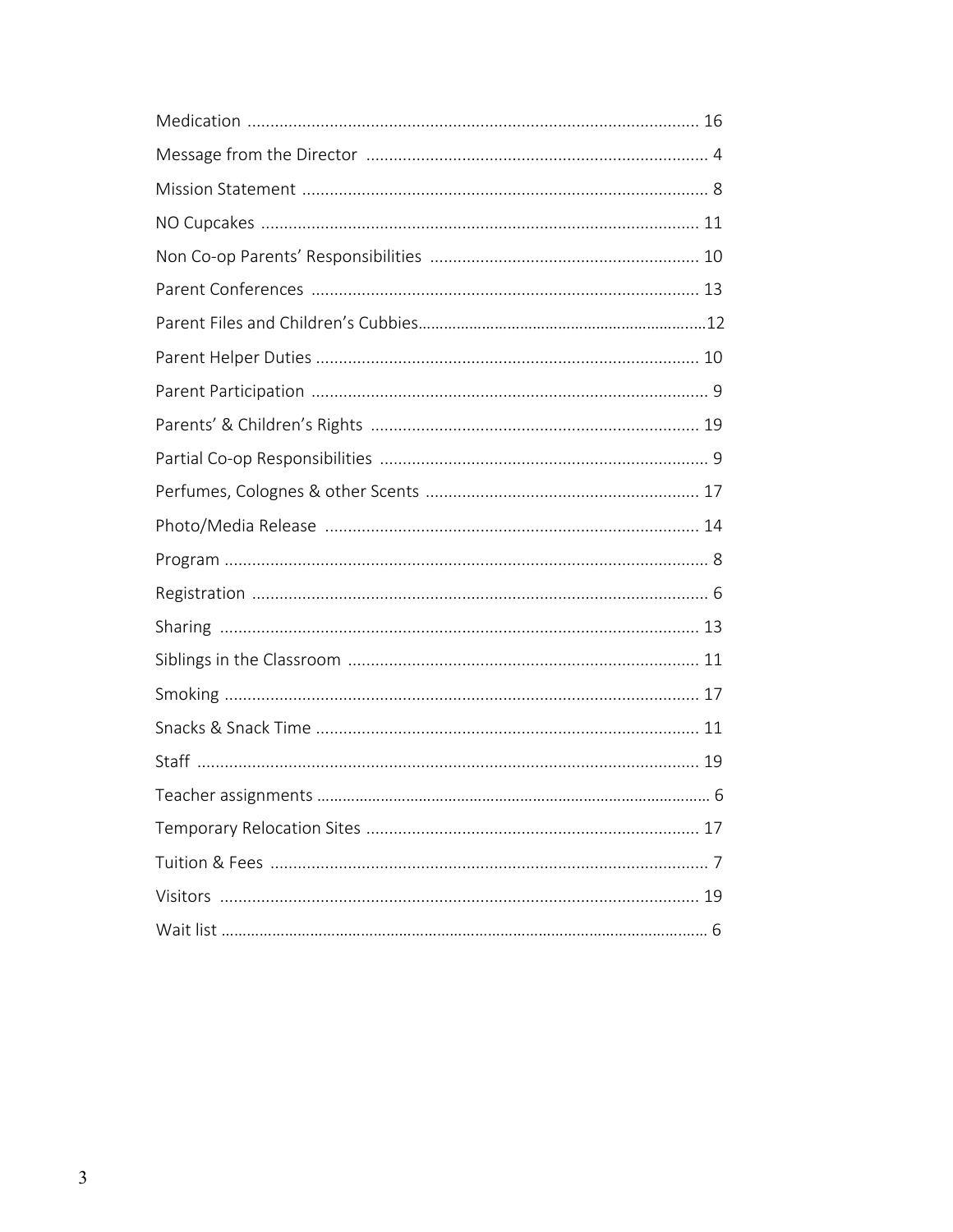- Director: Kaitelyn Nicholson
- School Phone: 925.417.8411
- Trinity Church Fax: 925.846.8480
- Email: director@sonshinepreschool.com
- Web Page: www.sonshinepreschool.com
- Sonshine's Tax ID # : 94-1705517 (for your taxes)
- Emergency #: 925.846.6363 (Trinity Church)
- In an Emergency, tune to 101.7 KKIQ Livermore
- Preschool Hours:
- $\bullet$  2s 9am  $-12$ pm
- 3s  $8:45 12:15$  or  $1:00 3:15$
- 4s  $8:45 12:15$  or  $1:00 3:15$
- Preschool Term: August thru end of May or Beginning of June

*A Message from the Director* 

\_ \_ \_ \_ \_ \_ \_ \_ \_ \_ \_ \_ \_ \_ \_ \_ \_ \_ \_ \_ \_ \_ \_ \_ \_ \_ \_ \_ \_ \_ \_ \_ \_ \_ \_ \_

Welcome to Sonshine Preschool where we are champions of childhood!

We offer a developmentally-appropriate program in a part-time parent cooperative in a Christian environment where we help children prepare for kindergarten and life!

We encourage children to be creative, imaginative, expressive, independent and responsible by providing hands-on learning experiences through art, science, math, music, literacy, literature, and large and small motor activities.

Intellectual development happens as children grow physically, emotionally and socially. It is important that we all recognize the importance of children's play and respect each child's individual developmental stage and learning style.

The greatest gift we can give our children is the gift of childhood - time to play, time to grow, time to try, time to fail, time to succeed, time to laugh, time to cry - *time to learn to love to learn*.

We look forward to spending time with your children during this exciting stage of their development and we value and encourage your participation in this process.

Thank you for choosing Sonshine as your child's preschool.

Best, Kaitelyn Nicholson Director

*ps: Answers to Frequently Asked Questions about Sonshine are included in the following pages. Please take the time to read this handbook carefully so that you and your child will be able to make the most of this exciting experience.*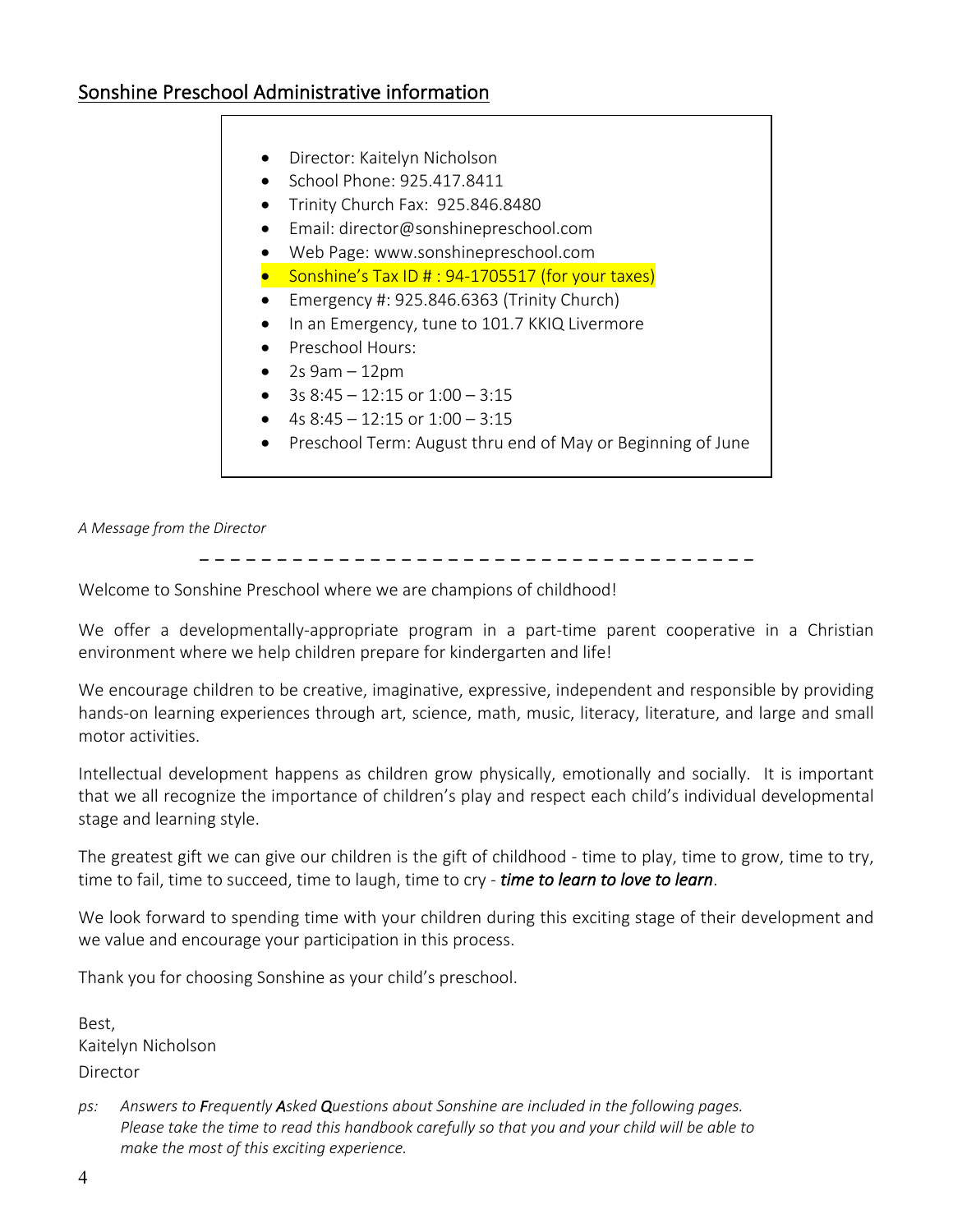## ADMISSION POLICY

We are licensed to serve children 2 years up to first grade entry. Children do NOT need to be potty trained to attend. However, they must be 2 years old to attend. No child will be admitted prior to their 2<sup>nd</sup> birthday. At Sonshine, we base our placement cutoff date on Pleasanton Unified School District's transitional kindergarten and kindergarten cutoff date to place children in class with their peers.

Tuition & fees must be paid to hold the spot until child turns 2. Children's paperwork must be complete to be able to attend school. This includes the physician's report for the child and parent TB test, proof of measles and pertussis immunity, and influenza vaccine for parents who wish to co-op in the classroom.

Sonshine accepts children without regard to race, color, religion or national origin or ancestry.

#### Goodness of fit:

School is not a one-size-fits-all proposition. Children have different personalities, temperaments, and learning styles. As we get to know the children at Sonshine, we may become aware that our program is not a good match for a particular child. At that point we would meet with the parents to discuss the issues and decide if the child should continue at school.

After careful consideration and observation by the director and staff, if either the child or parent is unable to cope with separation or adjust to the program, a parent may be requested to discontinue the child's attendance.

Sonshine teachers are trained to observe children's development. Staff will bring concerns regarding a child's development to the attention of the director and parents. We may refer parents to seek outside professional assessment or evaluation. The director and teachers will determine if the child's needs can be met at Sonshine.

## DROP-OFF & PICK-UP

You MUST accompany your child into the classroom at all times. Never allow your child to run in the parking lot or into the classroom without you. Until you sign in, you are fully responsible for your child's safety and actions. Once you sign out, you are again fully responsible for your child's safety and actions.

Please note that classrooms are not open and teachers are not available to supervise children until the designated time to begin class.

Sign-in and Sign-out everyday. California Child Care Licensing requires full signatures and the actual time in ink. Also include the number at which you can be reached for that particular day, especially if it differs from your usual contact number.

Please DO NOT park in front of Early Years Children's Center's driveway. They need to come and go at all times of the day from that driveway.

DO NOT leave children unattended in a parked vehicle at any time! Not only is it not safe, it is also illegal and you can be cited by the Police Department for child abandonment.

DO NOT park along the red, curved curb in front of room 1. Leave a clear line of site for drivers to see children (who are shorter than the average car hood).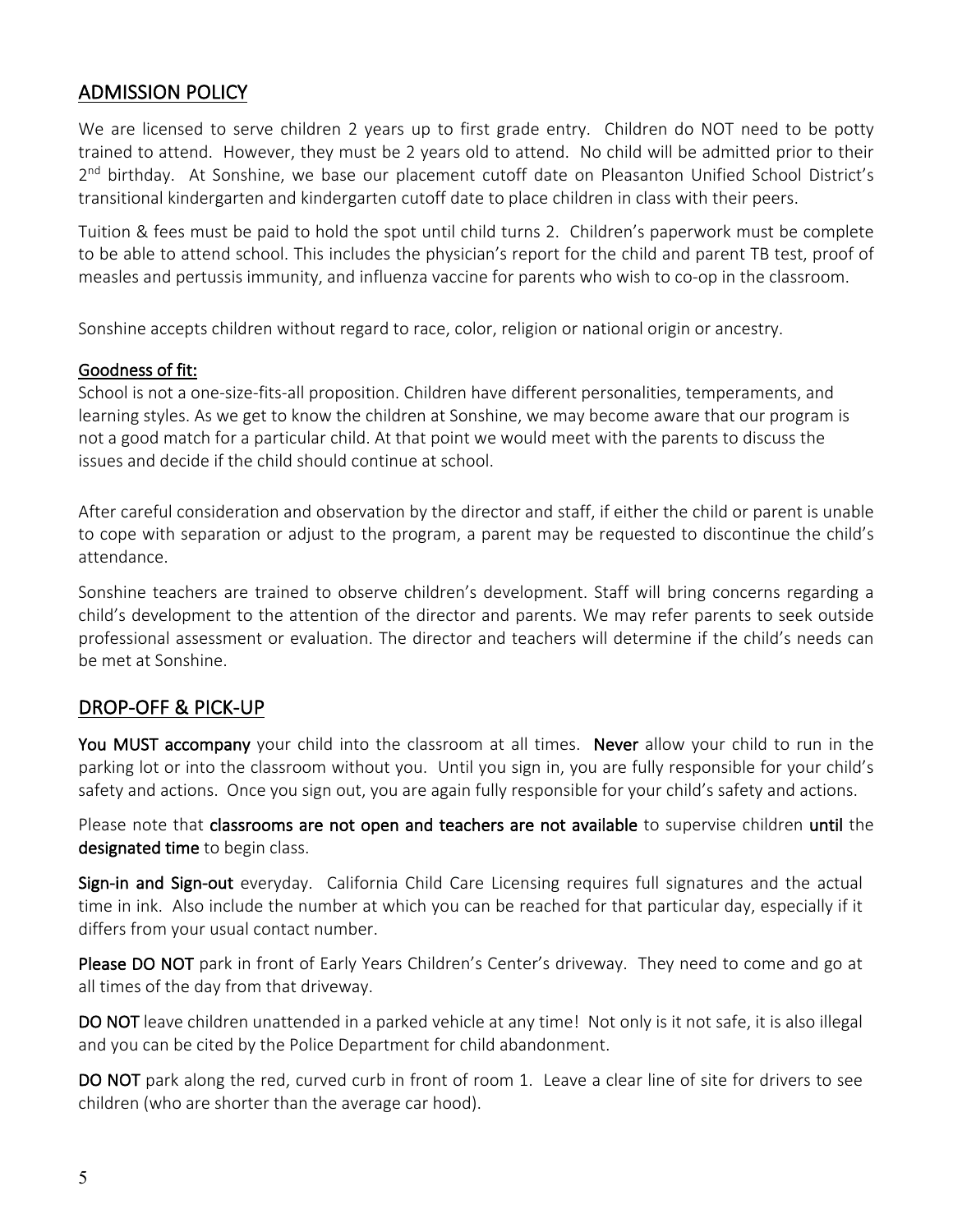Make arrangements to pick up or have your child picked up on time. Children remaining to be picked up five minutes after class is over will be accompanied by their teacher to the director's office and the parents (or a designated alternate) will be called.

Children should be picked up on time. A late fee will be applied for excessive late pick ups.

Children will be released only to those authorized persons (at least 16 years old) designated on the child's release form. We cannot release your child to anyone whose name is not on the written authorization form, even if you call us. If no authorized person comes to pick up a child, we are required to contact the local Police Department.

We cannot release children to anyone we suspect is intoxicated or under the influence of drugs or alcohol.

## REGISTRATION

There is a non-refundable, non-transferable, annual registration fee for each child to be enrolled in the preschool year program at Sonshine. Returning students must re-enroll for each new preschool year.

The registration fee is due and payable in advance of the child attending class. If the fee is not paid by the designated date, his/her spot may be assigned to another child. Your child's paperwork must be complete prior to starting at Sonshine.

#### Registration priority

Registration for currently enrolled Sonshine students - followed by siblings of currently enrolled students generally takes place in January/February.

Registration for Sonshine Alumni Families and Trinity Lutheran Church members generally takes place in January/ February.

Registration for the general public generally takes place in January/February. Check the website or contact the Sonshine office to check date. No further preference will be given to returning students, siblings, Sonshine Alumni Families or children of TLC members. Enrollment will be on an "as space becomes available", first-come, first-paid, basis.

It is agreed by all parties (parents, staff, director) that the discretion of the Director will be final when making decisions including *(but not limited to)* enrollment and placement of children.

#### Waiting List:

A waiting list (name, address, phone, email, date of birth, etc.) will be maintained for the current school year. Classes will be filled at the discretion of the director. Information taken into consideration when determining placement in a class includes but is not limited to: space availability, boy to girl ratio, age range, class dynamics and personalities, teacher to child ratio, and goodness of fit with the program.

## Teacher Assignments:

Sonshine reserves the right to change teacher/classroom assignments in order to maintain adequate, quality coverage at all times and to operate within the constraints of licensing, enrollment, revenues and approved budget.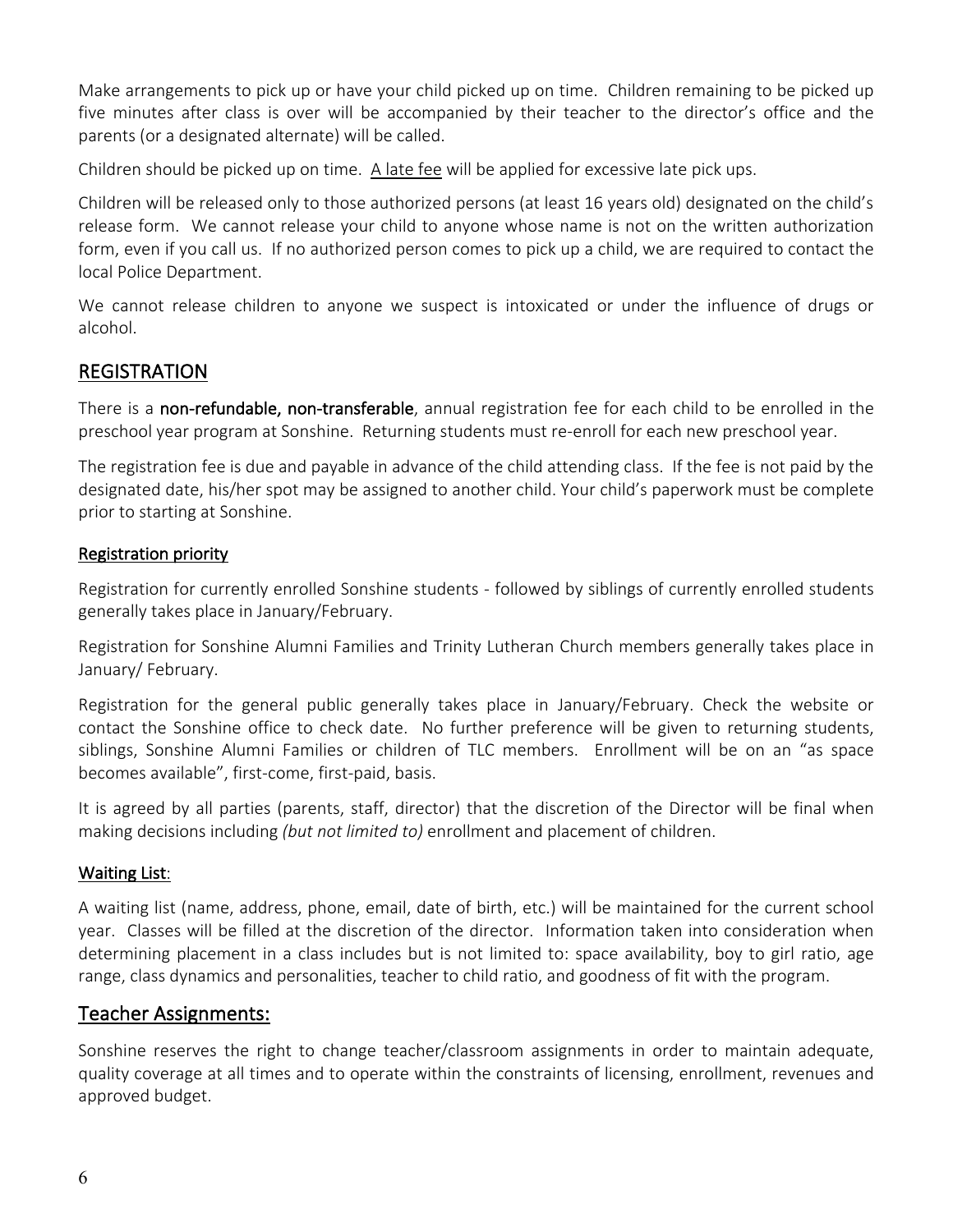## HOLIDAY / PRESCHOOL CLOSURE SCHEDULE

Although we try to schedule our closures to somewhat coincide with PUSD's calendar of holidays, we do not follow them exactly. *Staff development and/or in-service training days for teachers will be scheduled as opportunities become available.* We celebrate Christian holidays and other special events.

Please refer to our current Preschool Calendar for this preschool year. In general, we will be closed for the following holidays: Labor Day, Fall Staff Development, Veteran's Day, Thanksgiving week, Christmas break (generally 2 weeks), Martin Luther King Jr. Holiday, Lincoln's Holiday, President's Day, Easter Monday, Spring Break, and Memorial Day.

### TUITION & FEES

The Registration Fee is non-refundable, non-transferable. Currently enrolled children need to be reenrolled for each new preschool term, which runs from August through the end of May. Please refer to the current Tuition & Fees Schedule for registration fees.

The Commitment Fee holds your child's spot for the preschool year and is applied to the last month's tuition. Limited refunds are available (May-Aug) for Commitment fees paid to hold a spot in the coming preschool term. (See current Commitment form)

The Yearly Tuition is divided into ten equal monthly installments for those who attend August through the end of the preschool year. For current rates, refer to the current Tuition & Fees Schedule.

Monthly tuition installments are due and payable on or before the 15<sup>th</sup> of each month even when it falls on a holiday or when it falls on a day when preschool is closed. Make check or money order payable to Trinity or you may pay tuition in the office with a credit or debit card. Late Start or Early Withdrawal Tuition is prorated on a per-day basis for that class.

Tuition guarantees your child's place at Sonshine. No tuition credits or make-up days will be given for any reason. Because we operate on a break-even budget and have on-going expenses, tuition refunds will not be made. Tuition remains the same, whether or not the child attends.

### Payments are to be made through Smartcare.com. Sonshine's preferred payment is though Smartcare.com using the ACH bank to bank transfer option.

#### Discounts –

- A discount is offered for a second child.
- Trinity Lutheran Church members are entitled to a 20% discount on tuition per family.

Late Fee will be assessed for all tuition received after 3:30 pm on the  $22^{nd}$  of each month. Unless other arrangements have been made with the director or treasurer, children may not be accepted into the class after the 22<sup>nd</sup> until tuition is paid in full. Non-payment of tuition may result in loss of spot in the class (ie: The spot may be filled with another child.).

Late Pick-up Fee may be assessed if your child is not picked up within five minutes of the end of class.

An Annual Materials Fee is paid each July 15<sup>th</sup> prior to the school year starting. This fee is non-refundable and goes to help cover the cost of preschool supplies such as construction paper, pencils, crayons, glue paint, playdough ingredients, etc…

Missed Parent Helper - Full and partial co-op parents who fail to carry out their full responsibility to provide snack and work in the classroom as scheduled (or fail to find a substitute to work in their absence), will be charged a Missed Parent Helper Fee. This fee is will be charged to your Smartcare account and is due with the next tuition payment (even if snack is provided). Please refer to Parent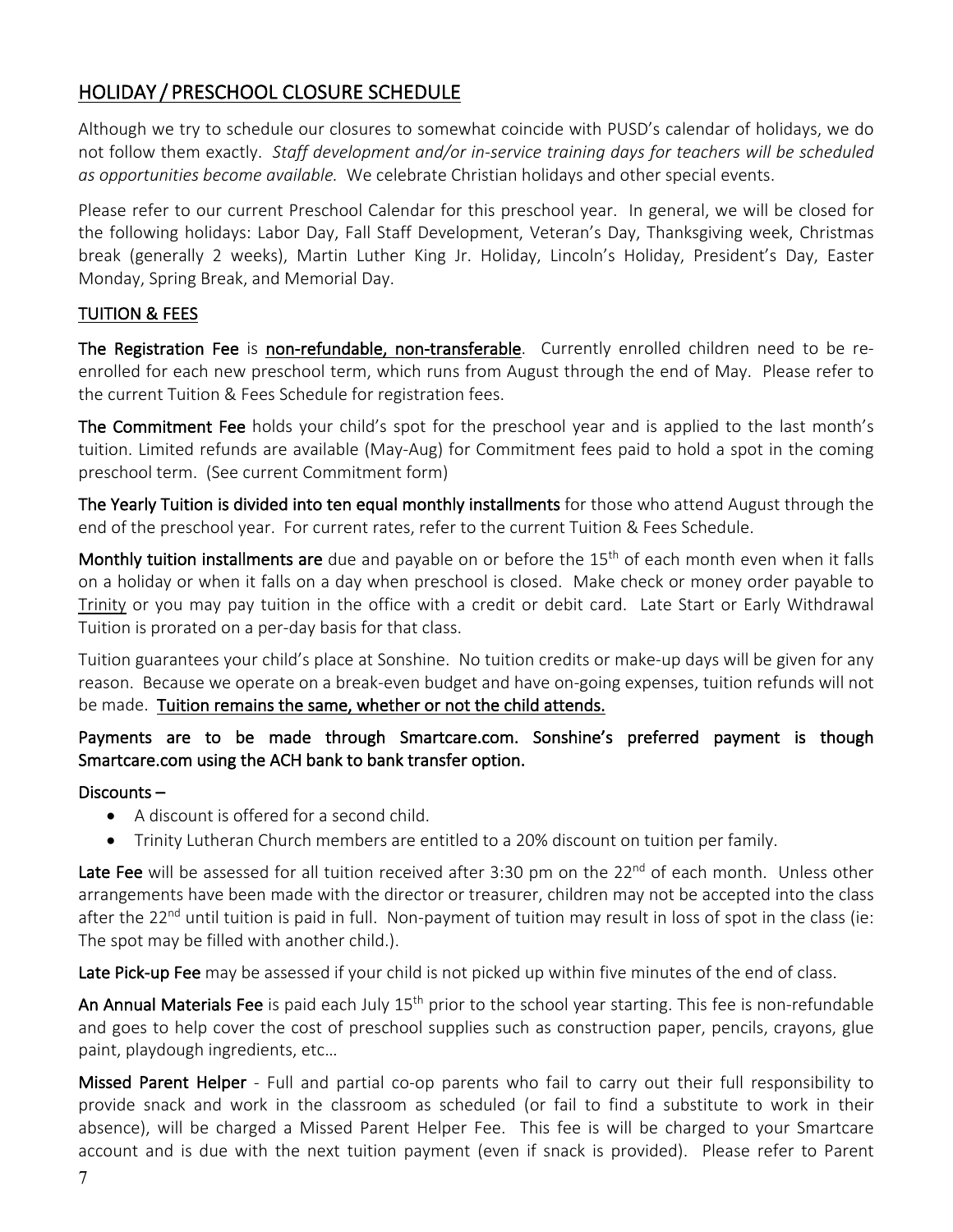Participation - Full Co-op Parents and Partial Co-op Parents section in the current Parent Handbook.

Returned Checks will be subject to a Returned Check Fee (refer to the current Tuition & Fees Schedule for current rates). If your check is returned (for any reason), you will be expected to issue a new check including the Returned Check Fee. Re-payment of the original amount plus the returned check fee must be made within 10 days or your child may not be accepted into the class. If more than two checks are returned, you may be asked to pay by money order or cash.

Withdrawal - two-week, written notice is required to withdraw your child. You will be responsible for tuition for two full weeks from the day we receive your written withdrawal notice.

Re-enrollment - Should you choose to re-enroll your child within the same preschool year (after having withdrawn), a Re-enrollment Fee will be charged.

Change Fee - will be applied to process changes to your child's schedule (ie: early withdrawal, change of co-op status, change of number of days, etc).

Missed Saturday Workday Fee - You will be charged a missed Saturday workday.

Missed Committee Fee – Sonshine will retain your Commitment Fee in place of Committee work.

#### MISSION STATEMENT

As an outreach of Trinity Lutheran Church, our mission is to offer children opportunities to develop socially, emotionally, physically, intellectually and spiritually.

We also offer parents the opportunity to learn more about child development by participating in the classroom with experienced teachers and staff.

By providing a variety of materials and opportunities for hands-on exploration and learning in a safe, happy, caring, Christian environment, we encourage children to develop, grow and learn in the way they do best.

#### GENERAL PROGRAM GOALS & OBJECTIVES

- to prepare children for the rigors of kindergarten, transitional kindergarten, and set the foundation for future academic learning
- to contribute to the wholesome growth and development of the children, future citizens of our community, our world.
- to help children know the love of God
- to create a positive, nurturing, stimulating, Christian environment
- to provide an adult/child ratio of 1:7, 1:8, or 1:10
- to provide full co-op, partial co-op and non co-op options
- to provide parent information/education opportunities
- to model positive interaction with children
- to encourage parent involvement & parental networking

#### PROGRAM

The classroom environment and routine of the day are intentionally set up to encourage learning and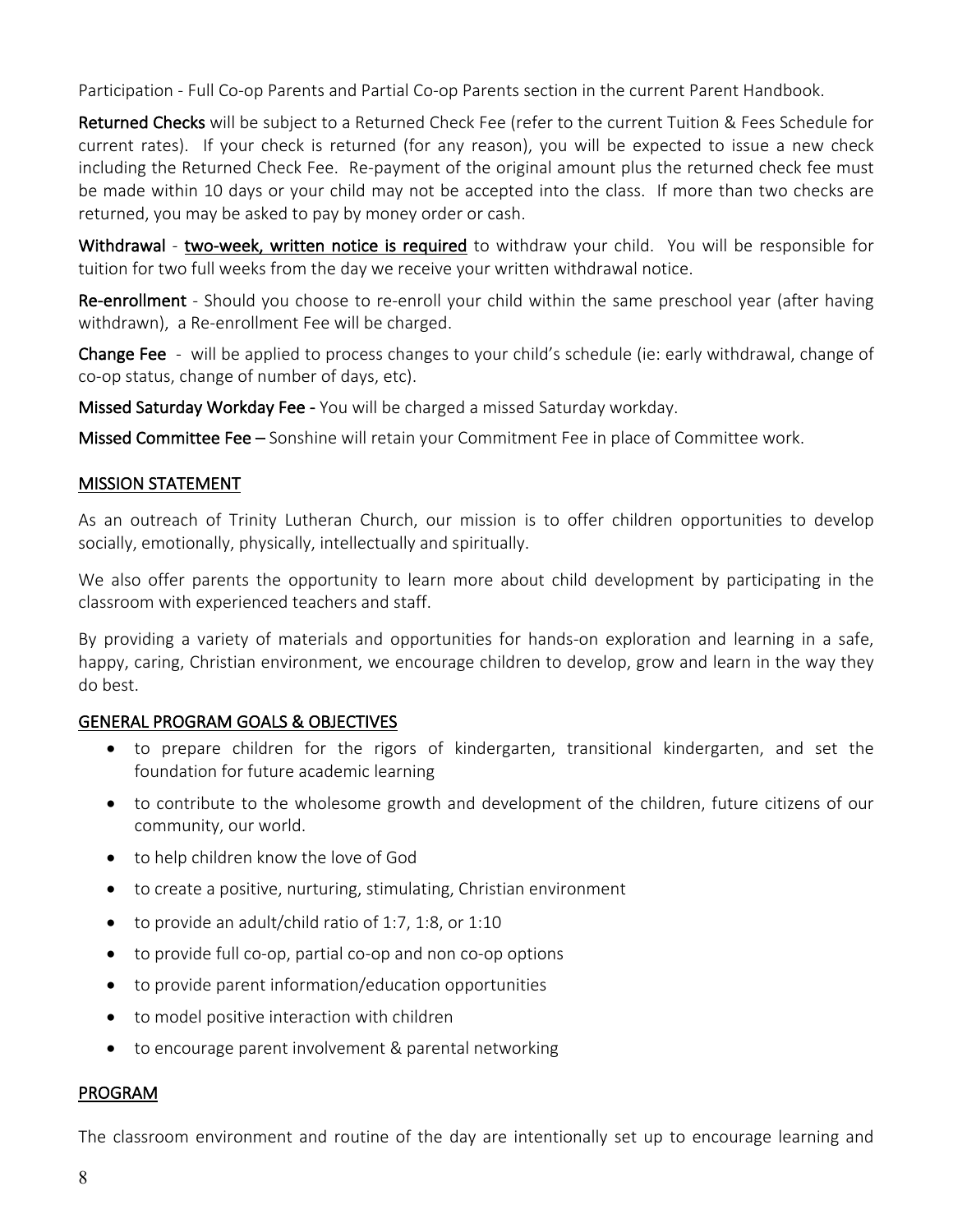support our curriculum goals.

Children learn best through unhurried, hands-on experiences in a safe and comfortable environment. We provide and encourage children to explore a variety of materials and developmentally appropriate activities including art, stories/literacy, music, math, outside play, science, blocks and dramatic play.

Play is children's work - a chance for them to try on life and work through many important processes. We appreciate children's creative efforts and value the importance of play.

Our basic guideline is RESPECT - respect for self, respect for others and respect for our facility.

#### PARENT PARTICIPATION

#### Full Co-op responsibilities:

1. Parent Helper - Approximately once every three weeks, Full Co-op parents provide the scheduled snack as the parent helper in the classroom. You will be expected to arrive at the beginning of class to help with set up and remain around 15 minutes after class is finished to help with clean up. Under the supervision of our ECE qualified teachers, during class time, you will function as a teacher's aide, observing, guiding, and helping the children as needed.

*Conducting personal or office business during class time is not appropriate or cooperative. All cell phones must be turned off or on silent while you work in the classroom. This is an important job. We, and the children need, expect, and deserve your full time and attention.*

*If for any reason you are unable to carry out your parent helper duties on the day you are assigned, it is your responsibility to find a sub. It is also your responsibility to co-operate with other parents by agreeing to trade, sub or generally assist each other in carrying out your parent helper responsibilities. Fathers, grandfathers and other significant men in our extended Sonshine family are highly encouraged to participate in the classroom as often as possible. (A TB test and proof of TB, Tdap and MMR are required to work in the classroom.)*

*A Missed Parent Helper Fee will be charged to your SmartCare account if you are unable to work your assigned day.*

- 2. Saturday Workday Full Co-op parents are required to complete one Saturday Workday per school year. This consists of four hours on a Saturday morning doing things like maintenance, repairs, sifting sand, redistributing playground cushioning material, weeding, washing toys, cleaning out refrigerators, cleaning carpets, washing windows, painting, sealing decks, etc.
- 3. Committee Full Co-op parents participate on one Committee per school year. There are several different types of Committees for parents to choose from, such as, Parent Scheduler, Gardening, Pasta Feed, etc…. Volunteer hours for Committee work vary but are generally around 5 hours a school year.

#### PARTIAL CO-OP PARENTS' RESPONSIBILITIES:

Parent Helper - Approximately once every three weeks, partial co-op parents provide the scheduled snack and juice/milk and work as the parent helper in the classroom. You will be expected to arrive at the beginning of class to help with set up and remain around 15 minutes after class is finished to help with clean up. Under the supervision of our ECE qualified teachers, during class time, you will function as a teacher's aide, observing, guiding, helping and comforting the children as needed.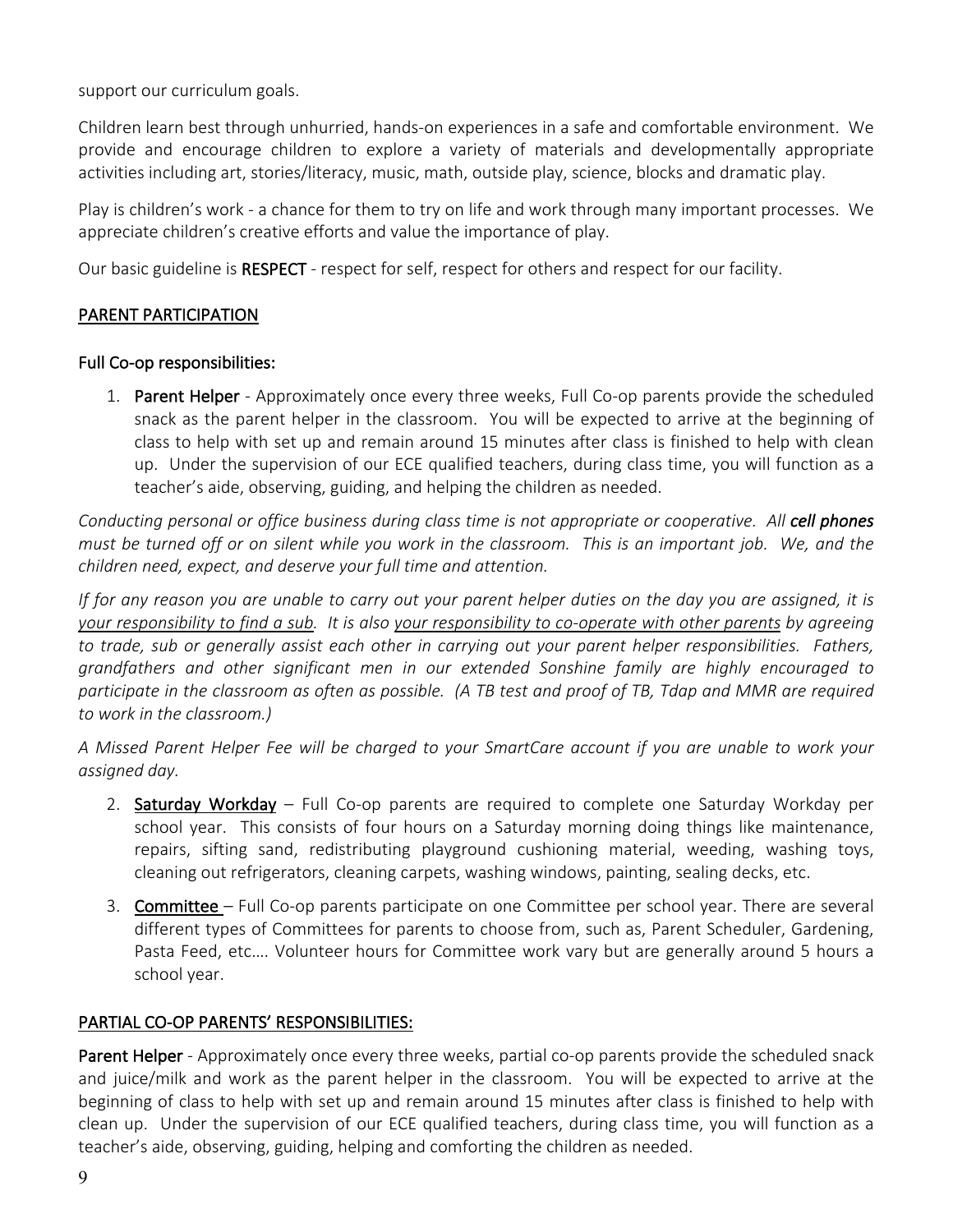Partial co-op parents pay an additional fee in lieu of working on a Committee or a Saturday Workday (*please refer to the current Tuition & Fees Schedule*).

Partial Co-op parents are not required to sign up for a Committee or a Saturday Workday.

*Conducting personal or office business during class time is not appropriate or cooperative. All cell phones must be turned off or on silent while you work in the classroom. This is an important job. We, and the children need, expect, and deserve your full time and attention.*

*If for any reason you are unable to carry out your parent helper duties on the day you are assigned, it is your responsibility to find a sub. It is also your responsibility to co-operate with other parents by agreeing to trade, sub or generally assist each other in carrying out your parent helper responsibilities. Fathers, grandfathers and other significant men in our extended Sonshine family are highly encouraged to participate in the classroom as often as possible. (A TB test is required to work in the classroom.)*

*A Missed Parent Helper Fee will be charged to your SmartCare account if you are unable to work your assigned day.*

#### NON CO-OP PARENTS' RESPONSIBILITIES:

Non co-op parents pay an additional fee in lieu of working in the classroom, on a Committee or a Saturday Parent Workday (*please refer to the current Tuition & Fees Schedule*).

Non Co-op parents are not required to sign up for a Committee or a Saturday Workday.

#### CELL PHONES

Whether dropping off, picking up or working as a parent helper in the classroom, Sonshine requests that parents turn off and put away their cell phones so they can be fully present for their child and so that parent helpers can be fully available for their parent helper responsibility.

Co-op parents volunteering in the classroom are an important part of our routine and classroom environment. We appreciate parent's support and help with activities and supervision of the children at Sonshine.

When working in the classroom, please let the teachers know if you need to step out of the classroom to use your cell phone. *Do not take photos of the children or text during class time,* unless specifically asked by a teacher to do so. We do not have authorization to photograph all students.

#### PARENT HELPER duties for Full and Partial Co-op families

Each class will have its own list of parent helper duties. These will be explained in more detail in a "Parent Helper Guidelines" booklet will always be available in the classroom.

Following is a sample of some of the

#### General Classroom Parent Helper Duties

- Arrive on time with snack and juice *(bring enough for children & staff to have seconds)*
- Help set up the classroom and prepare for the day as directed by the teachers.
- Check outside that gates are closed & chained, the sandbox is uncovered, sidewalks are swept, etc.
- Help supervise all children in the classroom. (Only teachers discipline children.)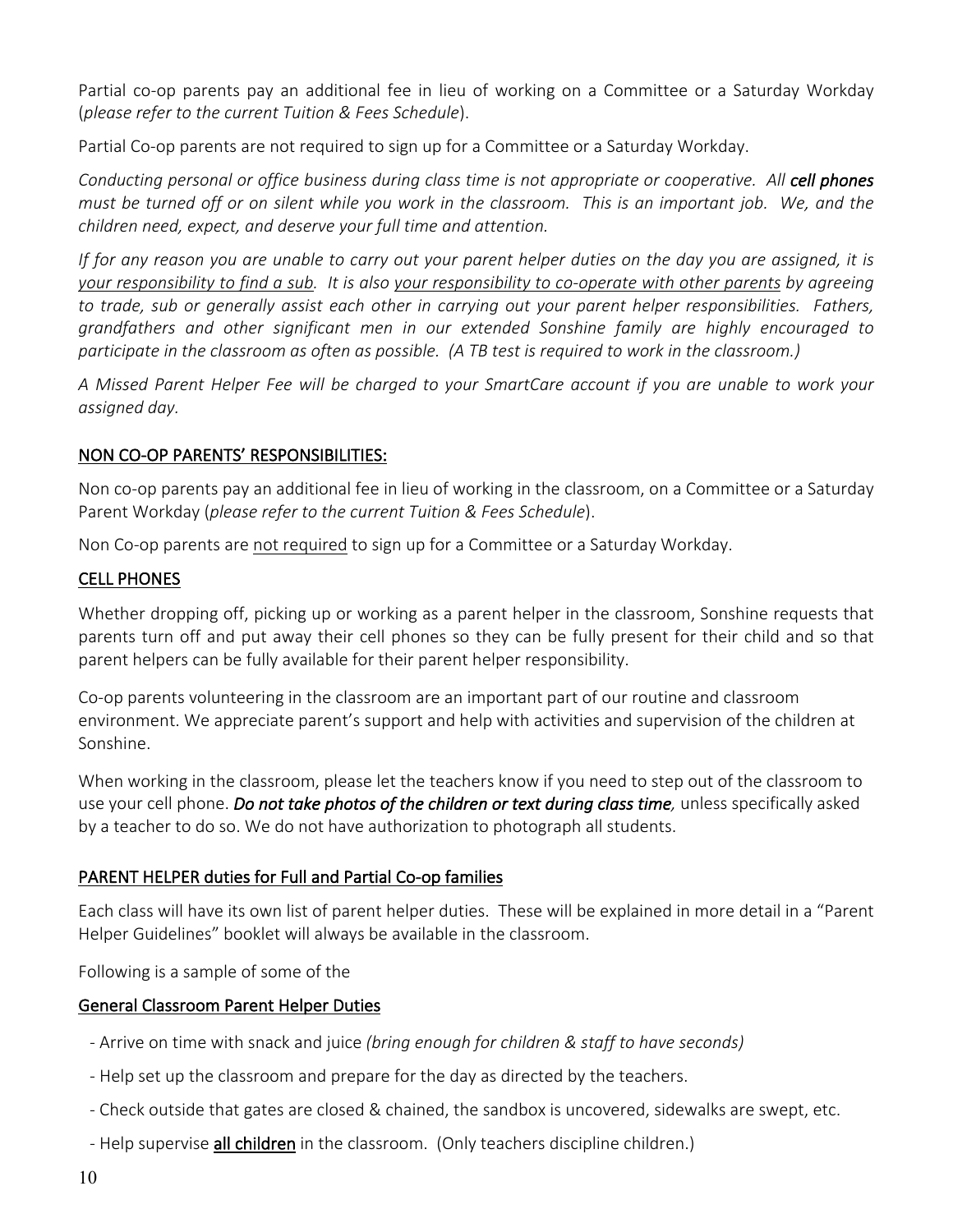- Spend time with the children reading, playing, sharing, consoling, etc.
- Help teachers as they request. You are the teachers' aide.
- Clean tables before snack using soap solution and paper towels.
- Spray soap solution on paper towels at sink not on the table around children.
- Set up snack and leave on counter until prayer has been said.
- NO PEANUTS! Please check ingredients on packaging for peanut or peanut products.
- Sit with the children and teachers at the snack table do NOT wait tables
- Model good table manners
- Help supervise all children outside on the playground. (Only teachers discipline children.)
- Stay after class about 15 minutes to clean up and take out the trash.
- After class clean-up: wash dishes, sweep floor, vacuum carpet.

#### SIBLINGS IN THE CLASSROOM

Our license does not permit younger/older siblings to be present when the parent is working in the classroom. When it is your day to work in the classroom, it is your responsibility to make child care arrangements for your other children so that you can devote 100% of your time and attention to being in the classroom. When you work in the classroom, you are the teacher's aide - a responsibility which needs your full attention.

One benefit of participating in a parent co-op preschool is getting to know other families with whom you can trade child care in order to carry out your parent responsibilities. If you are unable or unwilling to carry out these responsibilities, perhaps a partial or non co-op spot would better meet your needs.

Once the classroom has been picked up, the toys remain put away for the next class. Please supervise siblings when you arrive at pick-up time.

## SNACKS & SNACK TIME

The parent helper will provide the scheduled snack for that day. Refer to the current Sonshine Snack Schedule. Bring enough for everyone (children, teachers and parent helper) to have seconds.

Adults and children must always wash their hands before handling food. A table grace/prayer will be said at snack time.

Teachers and parent helpers are asked to join the children at snack time by sitting with them. Sitting together as a group for snack not only provides a nutritional break, it also provides opportunities for children to learn and practice good table manners and to build socialization skills.

At Sonshine, teachers and parent helpers do not insist that children say "please" or "thank you" in order to receive their snack. Rather they model appropriate behavior and polite manners. For instance, if a child says "I want more", the adult could say, "More water please?" while pouring the water. That will meet the child's request and at the same time model a more positive way for them to ask. Children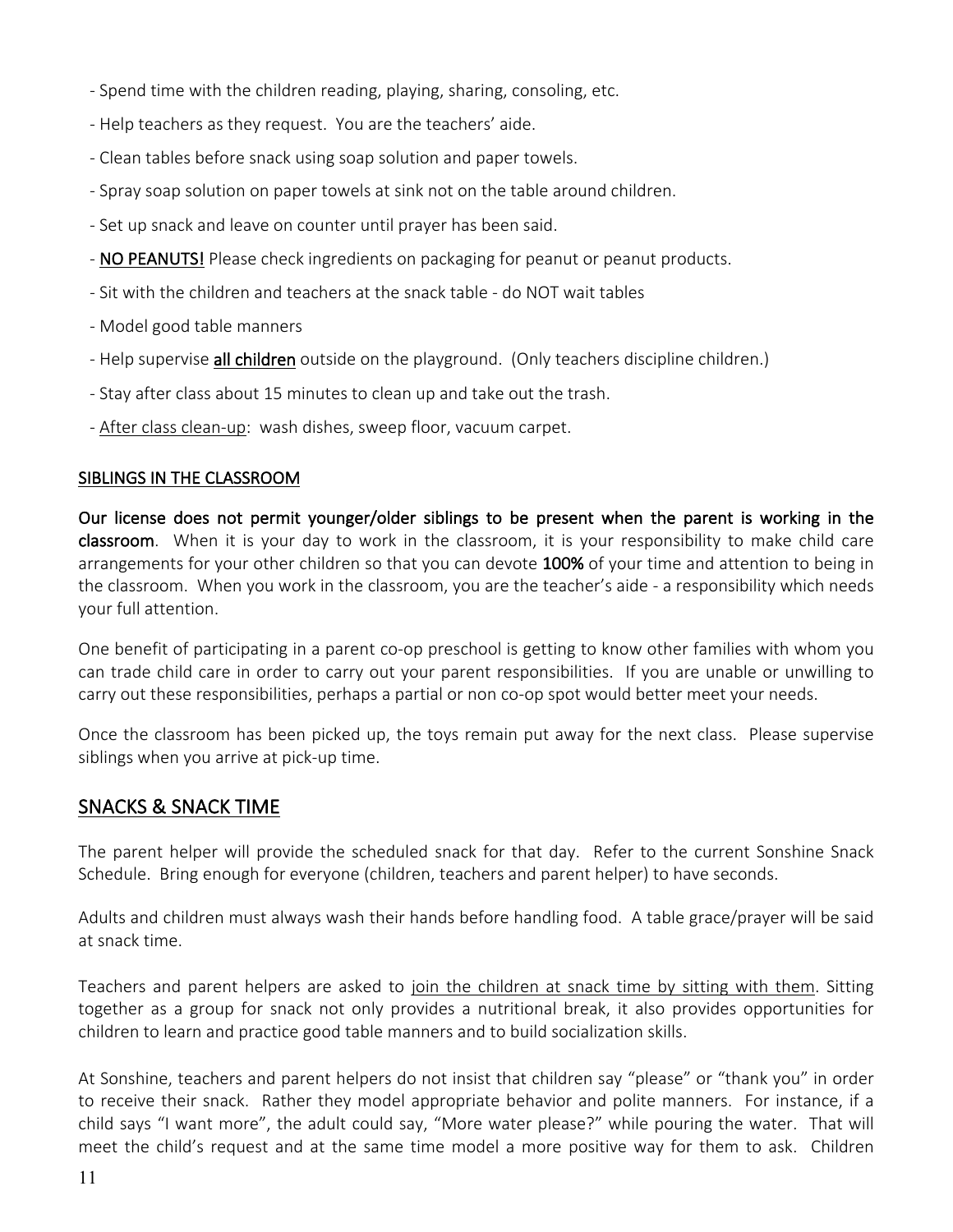usually want to imitate and please and soon will "catch on". We see it happen all the time.

Milk - must be low fat 1% or nonfat effective January 1, 2012 due to the State of California Community Care Licensing.

Snack - Parents must adhere to the snack for their day listed on the current Sonshine Snack Schedule.

Due to several serious allergies, Sonshine has a NO PEANUTS! - NO PEANUT PRODUCTS policy. Check all food labels carefully to be sure that peanuts are NOT included in the ingredients list and that the package does not say it has or may have been run on a line that also runs peanut products. Although our staff is trained in using the EPI pen, we would all prefer to never have to use one!

Canned fruits should be unsweetened, "in its own juice", or lite when possible. Applesauce should be unsweetened and without corn syrup or cinnamon.

No candy, cupcakes, or cakes! You will be asked to take them back to your car if you bring them into the classroom *unless requested to do so by a teacher or the director*. Please don't ask us to make an exception!

## PARENT FILES AND CHILDREN'S CUBBIES:

Each child has a Parent file – please check this daily for your child's art work and information from the teachers, Sonshine office, church office, and parent committees.

Do not use children's files or cubbies to deliver birthday invitations or invitations of any kind, thank-you's, missed "party gifts", in-house "sales" parties, etc. Personal get-togethers, parties and especially a child's birthday party should be handled discretely outside of the classroom. A class roster will be available for your convenience in communicating with other Sonshine families.

Have your child check his/her cubby each day before going home.

## BIRTHDAYS

Our goal is to acknowledge this very special occasion for each child in a developmentally-appropriate manner. Sonshine children will receive a birthday badge or birthday crown and, if they agree to it, their classmates will sing Happy Birthday to them as well. Although no gift to the school or the child's classmates is necessary, some parents want to do something "special" in honor of their child's birthday.

Due to life-threatening allergies, we ask that you do not bring food items to celebrate your child's birthdays. Should you wish to do something, here are a couple of simple ideas to get you started thinking: - with your child, choose a book (new or slightly used) to donate to the classroom. A picture of your child inside the front cover with a special note to the class makes this a nice gift. Let your child wrap it in plain brown paper *(grocery bag)* and decorate it *(with paint, crayons, etc.)* Or - choose a small token or baggie to hand out as the children leave with items such as a sticker, bubbles,or a pencil. There are lots of creative ideas out there just waiting to be thought up. See what you can come up with.

## CLASS ROSTER

During the first few weeks of school, a class roster will be provided to help you communicate with other Sonshine families and to carry out your co-op responsibilities. Use this list wisely and courteously.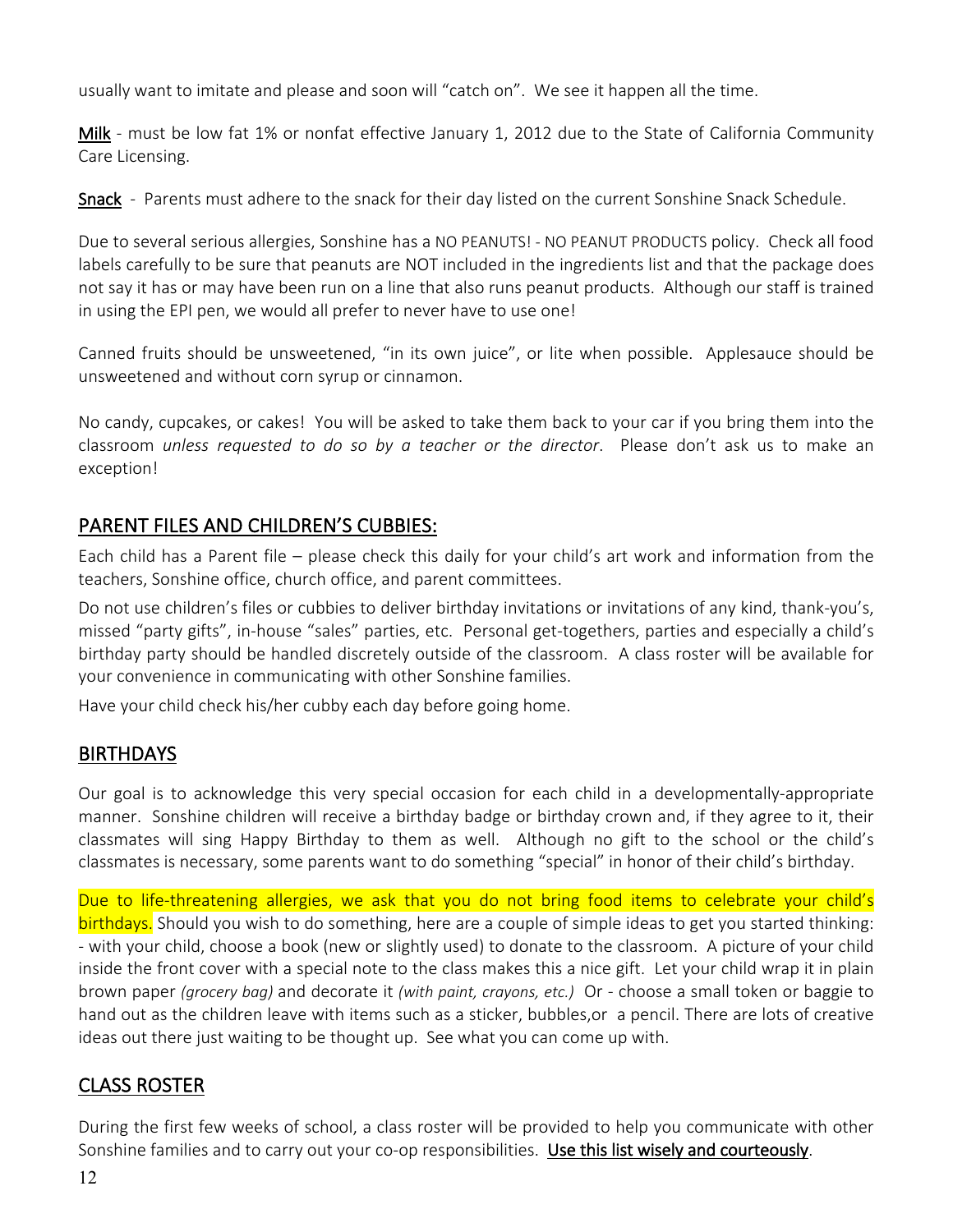At no time is this list to be shared with or sold to anyone outside of the Sonshine family or used as a mailing list for any reason other than Sonshine preschool activities. DO NOT use the preschool or classroom roster to solicit business.

## SHARING – Show and Tell

The 4s and 5s will participate in scheduled Show and Tell. Although, children do like to bring things to show to friends and/or teachers, let's not waste our children's time bringing toy commercials.

Rather, let's help our children to experience sharing as an opportunity to communicate personal experiences and knowledge - an opportunity to practice various skills including being the center of attention in a peer group, following directions and using memory recollection.

## PARENT CONFERENCES

Teachers are expected to spend class time with the children. Parents working in the classroom are also expected to be working with and observing the class rather than socializing with other adults in the room.

If you wish to schedule a conference with your child's teacher, please make arrangements with the office.

## FIELD TRIPS

Most of our field trips will be in-house field trips such as visits from a dentist, musician, or nature center.

Occasionally a class may schedule an off-site field trip, such as the Pumpkin Patch. In general, parents will be asked to "meet" at the field trip site and to accompany and supervise their own child during the field trip. However, if a field trip requires car-pooling, drivers must have a current proof of insurance form on file at Sonshine and all vehicles must be in safe operating condition and meet all legal requirements including appropriate seat belts and/or child car seats.

At no time will teachers be allowed to drive any children in their own personal vehicles. Should a situation arise where a child is left with a teacher at the site, the teacher will remain with the child and the parent or a designated alternate will be called to pick up the child at the field trip site.

For safety purposes, every child is encouraged to wear the yellow Sonshine T-shirt for off-site field trips.

## JEWELRY HAZARDS

DO NOT allow your child to come into the classroom wearing a necklace, bracelet, ring, pins or other jewelry-type items. Although they seem innocent, in an active preschool setting they become health hazards. Jewelry catches on things. If pulled or caught, jewelry can choke or otherwise harm your child.

If needed, you may obtain a Jewelry Waiver form for your child from the office.

## CLOTHING

In order to get the most out of these learning experiences, children must be dressed in appropriate *"work" clothes*. We encourage children to participate fully in hands-on, developmentally-appropriate learning activities such as sand and water play, running, climbing, painting, gluing - just to name a few.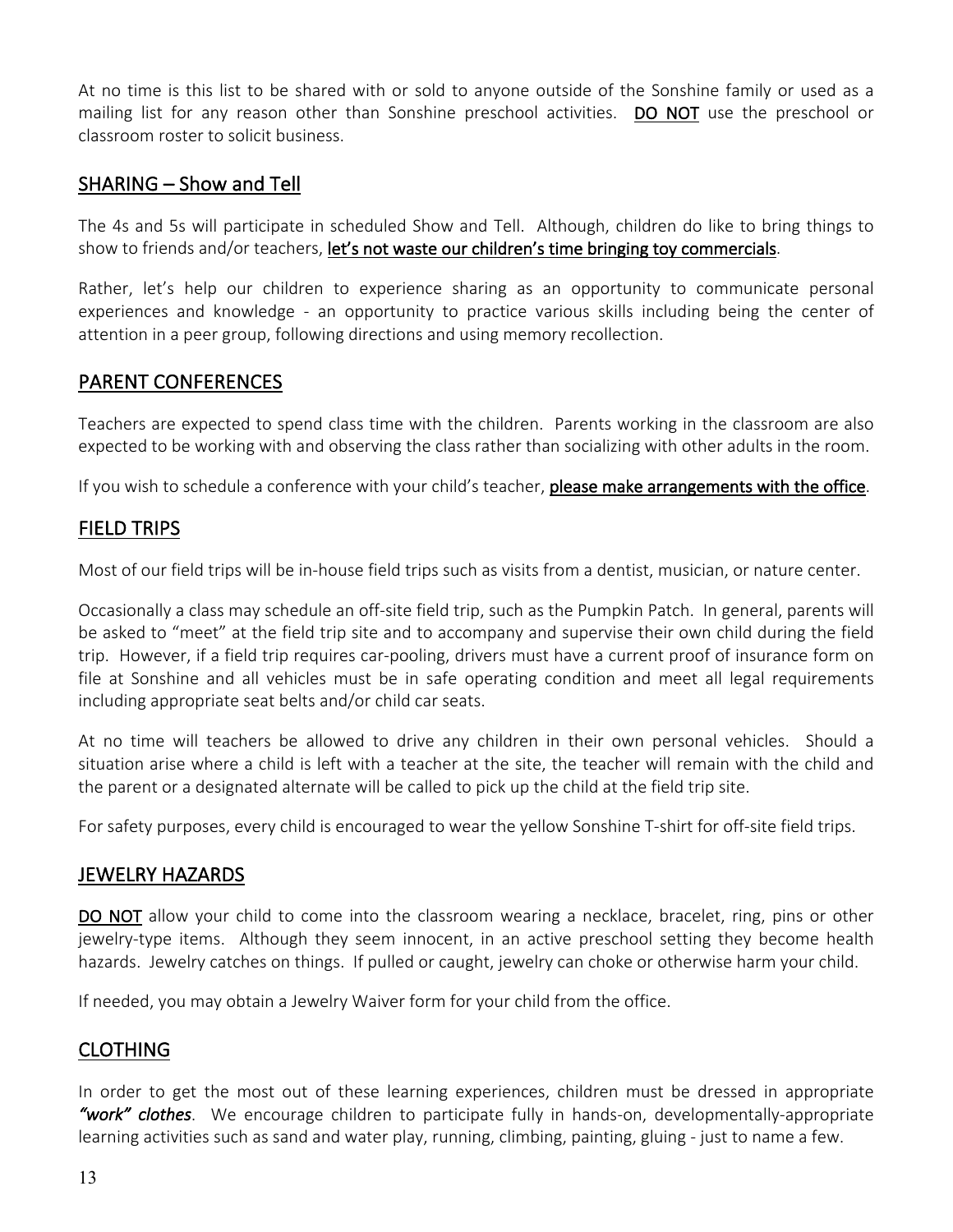We find that smocks are not effective in keeping the paint off of children's clothing and so teachers are not expected to stop children from painting in order to have them put on a smock. This often stops the creative process and children can interpret the interruption as an indication that what they are doing is wrong or not as important as staying "nice and clean".

Extra clothing will be available for your child should it become necessary to change into dry clothes. If you have an extra pair of sweats, shorts, t-shirt, socks, undies, etc. to add to our "extra clothes collection" please feel free to drop them by the office.

Avoid hoods and drawstrings on children's clothing as they often get caught on things and can cause serious injury to children as they play.

Shoes with rubber soles and Velcro closures are best for active preschoolers. Fancy dress shoes, slick soled shoes, cowboy boots, jellies & double shoelaces, are not appropriate. Children are successful with Velcro closures and they'll have plenty of other opportunities to learn to tie.

Costumes are discouraged. Most capes are not safe to have in a preschool setting. They often cause tripping and choking hazards, not to mention the "jealousy" factor.

## Photo/Media Release

When registering at Sonshine, parents sign a Photo/Media release form. This release applies to all social networking media including but not limited to Facebook, Yelp, Twitter, and the Sonshine website.

Photos, videos, and other recordings of day-to-day activities and special events are intended for the enjoyment of Sonshine families enrolled in the program and may be used on Sonshine's Facebook page, Yelp page, and website.

From time to time, parents, grandparents, and other family members may wish to take photos, videos, or other photo documentation and/or recordings of the children participating in various activities, working on projects, etc. Check with your child's teachers before taking photos, videos, or other photo documentation and/or recordings.

Sonshine staff, student teachers, and/or ROP students may take photos, videos, or other photo documentation and/or recordings of the children for such purposes as passports, cubby tags, name cards, classroom poster displays of daily activities, special Sonshine events or trainings, special events, orientation, educational pieces, etc.

Some photos, videos, or other photo documentation and/or recordings may be used to represent Sonshine at Trinity Lutheran Church functions, the local Community Preschool Fair, or other community groups. If you DO NOT want your child's picture to be taken at Sonshine, you must notify the office in writing, dated and signed.

## Health & Safety Policy

The following policy has been established for the protection and well-being of the children, the staff and the overall program at Sonshine. Although we can't eliminate all health problems, especially those caused by the spread of germs, we can help minimize the spread of germs by modeling and teaching children healthy habits like covering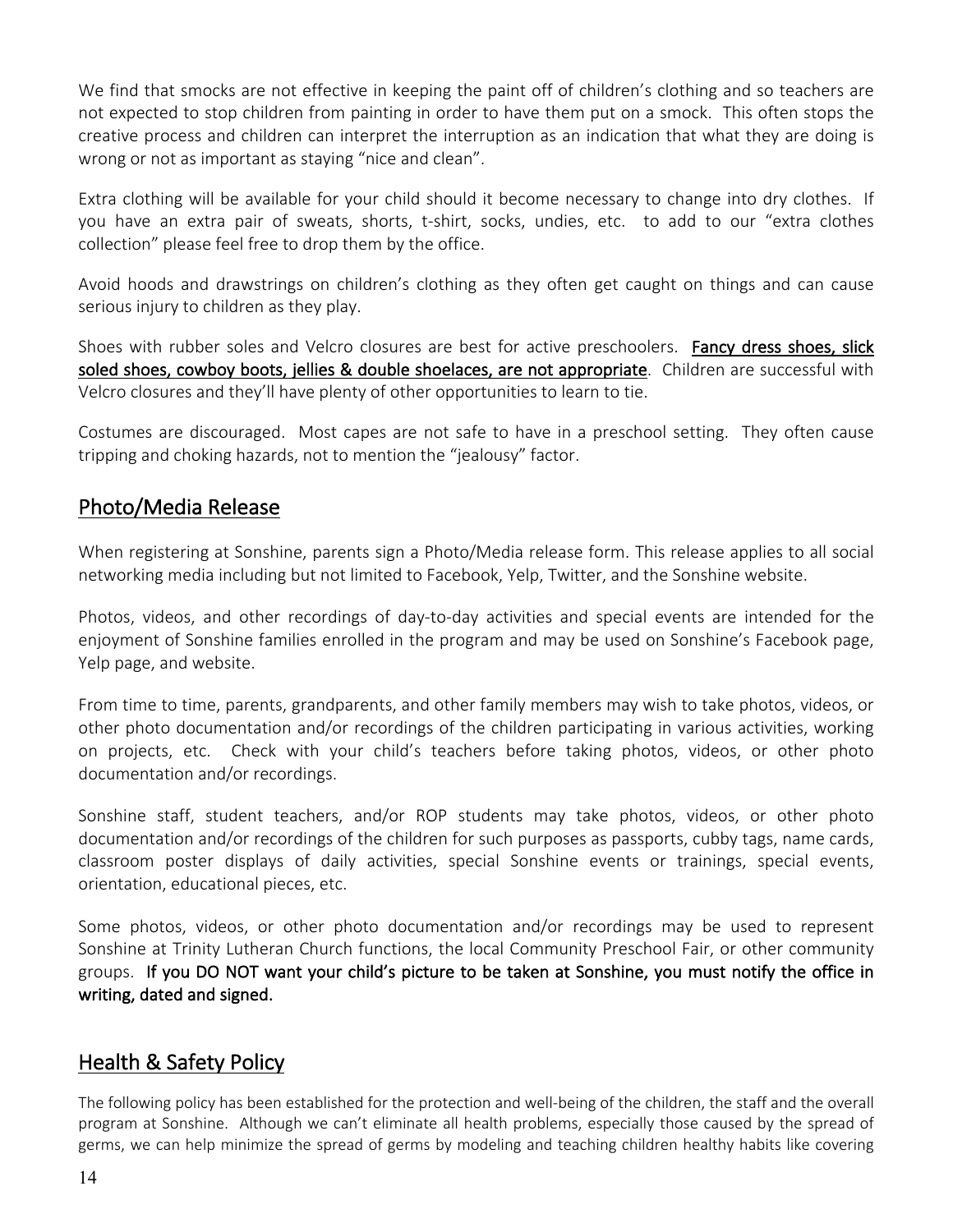coughs and sneezes in our elbows, washing and drying hands thoroughly and frequently and keeping things out of our mouths. Thank you for doing your part in keeping Sonshine a happy, healthy place to be.

A runny nose with thin clear or white mucous is often a sign of nasal/environmental allergies or a slight cold that is nearly resolved. If your child has an allergy, bring in a doctor's note to keep on file. Keep staff informed if or when allergies are diagnosed or change. The Health Department and most doctors now agree that by the time we see thick yellow or green colored discharge, most children are on the upswing and are no longer contagious.

## Please keep your child home if he/she has or is:

1. Listless with a slight fever and not generally up to participating fully in day-to-day preschool activities.

2. Fever of 99.6<sup>°</sup>F or higher within the last 24 hours. (A sub-normal temperature like 97.6<sup>°</sup>F is indicative of a viral infection and your child can be just as sick as with an above-normal temperature.)

3. Diarrhea within the last 48 hours. If your child had diarrhea the evening before but seems better now, please wait one full school day before returning to school.

4. Vomiting within the last 48 hours. If your child was vomiting the evening before but seems better now, please wait one full school day before returning to school.

5. Persistent/productive cough with wet secretions especially when accompanied with a slight fever.

Help children help themselves by teaching them how to blow their own noses and how to wash their own hands and faces often. Teach your child to use the inside/elbow area of his/her own arm to cover the mouth when coughing or sneezing rather than using hands. Hands spread germs and bacteria more than the inside of our elbows. Encourage children to keep things (especially toys) out of their mouths as much as possible.

#### 6. Sore throat, headache or abdominal pain.

7. Undiagnosed skin rash or infection. Your child may return to school if he/she has been examined by and has a note from a doctor stating that it is okay.

8. Pink Eye (conjunctivitis). Your child must have been receiving treatment for at least 24 hours before returning with a note from the doctor stating it is okay to return.

9. Any contagious disease including, but not limited to the following: chicken pox, lice, fifth's disease (slap cheek), hepatitis, impetigo, strep throat, ringworm, hand foot & mouth, croup, etc. Please notify the school if your child comes down with a contagious disease as we are required by law to post a notice of any communicable disease we have been exposed to. Your child will need to be cleared by a doctor and have a note from the doctor stating that it is okay to return to school. Please take the note to the director before returning to the classroom.

If your child does not feel well during class time, (is listless, has a fever, diarrhea, vomits, can't stop coughing, complains of pain, develops a rash, etc.), we will call you to pick up your child. You are expected to pick up or make arrangements for your child to be picked up within 30 minutes or less of receiving our call. If after 10 minutes, we are unable to reach you, we will begin with the first designated person authorized to pick up your child and continue calling until someone is reached.

At times, all schools and preschools are asked to report unusual numbers of cases of contagious diseases to the California State Department of Health. Be sure to contact the office if your child is diagnosed with a contagious disease. Also, please let the office know if and when your child's immunizations are updated.

Remember: *"Healthy kids learn better." "Healthy staff are better teachers."* 

## BROKEN BONES, STITCHES, STAPLES, CASTS, SLINGS, EYE PATCH, etc

If at any time, your child has a cast, stitches, staples, a sling, glue closures, or other health aid, we must have a note from the physician stating that the child is approved to return to normal preschool activities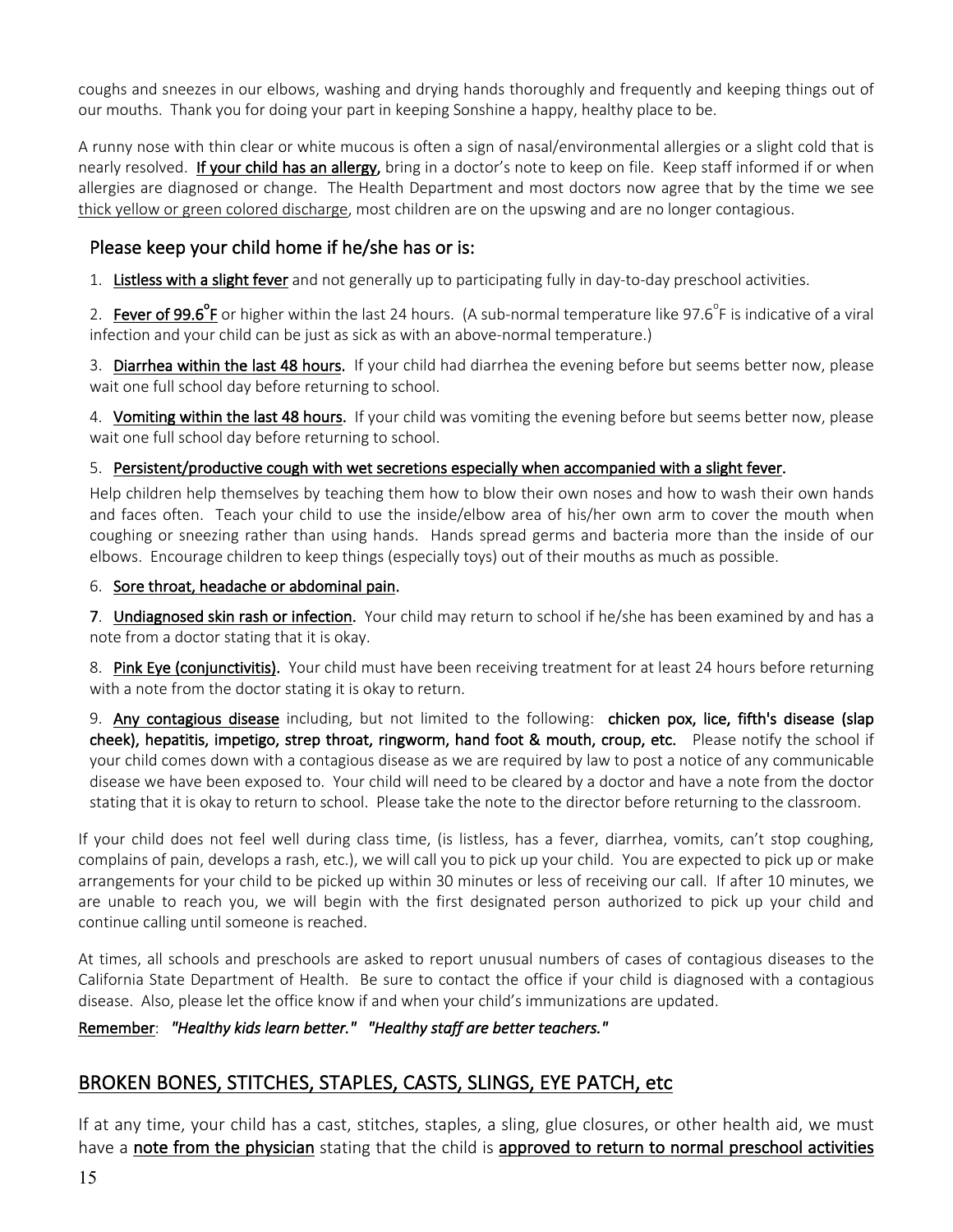including but not limited to running, jumping and climbing, being around other/active children, sand and water play, etc. It is important that the physician realize that the child will not be returning to sedentary elementary school activities such as sitting at a desk.

## WELLNESS

Getting enough sleep is critical for your child's proper development. It is also a key factor in helping them fight off illness. Children who do not get the proper amount of sleep often have a hard time participating appropriately in class.

The recommended amount of sleep changes as your child grows.

2-4 years: 11- 13 hours of sleep a day; 4-7 years: 10- 12 hours a day

## NUTRITION

Children should always eat breakfast before coming to preschool. It is important for them to have nutritious food to energize and enable them to actively participate. We do provide a snack, however it is not substantial enough to replace an entire meal.

## ACCIDENT/INCIDENT

Any time a band aid is used to protect a new injury, when an injury leaves a mark such as a bruise or welt, or any time private areas are inspected after report of injury even if no injury is found, an Accident Report will be filled out in duplicate (1 for the parent / 1 for administration).

Accident/Incident Reports may also be used to let parents know about specific behavior that we observe at school and are working on with their child.

*Incident Reports will not be written for minor bumps and abrasions which don't require a teacher's help.*

Parents will be informed by telephone whenever there is excessive bleeding, swelling, or an injury to the head so the parent can observe the child for the next 24 hours. Equipment and facilities will be checked and repaired or replaced as necessary. State rules and regulations will be followed.

Parents are encouraged to be part of the "Safety Team" by reporting any items which need to be repaired and by helping their children to become safety conscious at home and at preschool.

## **MEDICATION**

Dispensing medication to children by preschool personnel is discouraged, but may be done if a Permission to Administer Medication form has been prepared by the parent or guardian and the Physician's Release form has been received. This is a state law.

Prescription medicine must be kept in its original container with the prescription and placed in a locked container at school. Bring any medicines to the office to be logged in by the director.

Incidental Medical Services (such as an EpiPen, Inhaler, or Benadryl) will be administered for students who have proper documentation in place including parental permission, physician's orders, valid prescription, and proper training for Sonshine staff. See Sonshine's Plan of Operation for providing IMS.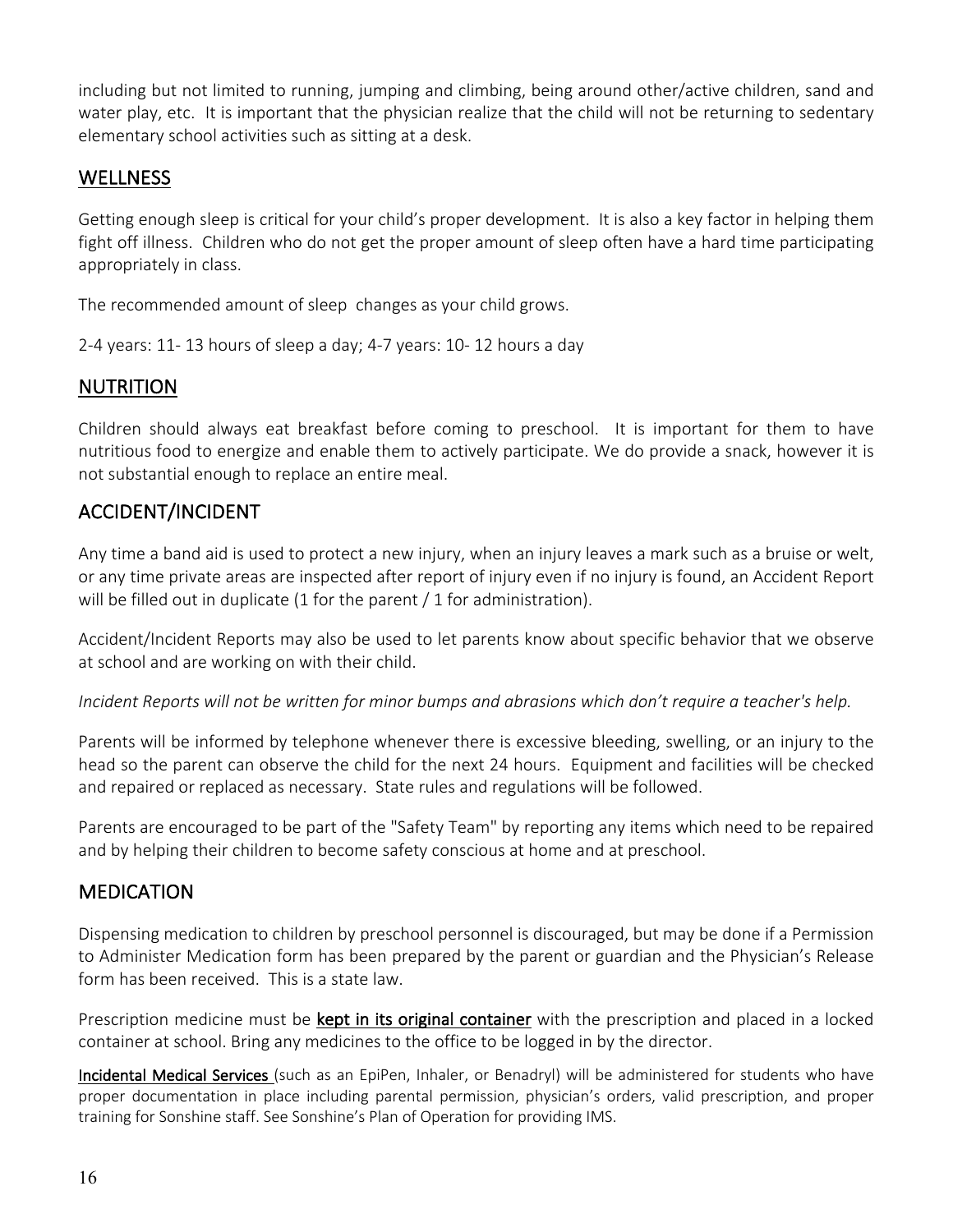## EMERGENCY CARE & DISASTER PLANS

#### Emergency Care

The Director as well as most of the other preschool staff are certified in both First Aid and CPR. In the event of a more serious illness or injury, the 911 emergency phone number will be used to summon professional help.

#### Disaster Plans

In the event of a natural or man-made disaster, the Sonshine staff will continue to care for your children, seeking emergency medical treatment if necessary until you are able to come for them.

As difficult as it may be, **DO NOT** phone the preschool during a crisis when the phone lines may be needed by public safety personnel. As soon as possible, a Sonshine representative will attempt to contact you in a crisis situation. Be sure you include an out-of-state emergency contact in your child's file.

### Tune your radio to 101.7 KKIQ Livermore for information and updates during emergency/disasters.

#### Temporary Relocation Sites

If it is necessary to vacate the Sonshine premises, our first temporary relocation site (at least 150 feet away from our building) will be either the grassy area of Harvest Park or Trinity Lutheran Church's parking lot at the corner of Early Years Children's Center & Golden Road.

Should it be necessary to find temporary relocation sites still further away we will use:

Valley Community Church; 455 Del Valle Pkwy; Pleasanton - 846-6622 *and/or* Harvest Valley Christian Church; 3200 Hopyard Rd; Pleasanton - 484-2482.

#### Fire Drills & Procedures

Fire drills will be conducted with the children. The director or teacher will signal for a fire drill. Teachers will clear the room as quickly and smoothly as possible. A quick head count (using that day's sign-in sheets) will be taken as the class moves out of the building.

A designated teacher will be responsible for collecting the emergency kit as well as that day's sign-in sheet. It is imperative that you sign your child in and out every day!

The director or designated alternate will declare the "all clear".

Children will also practice "stop, drop and roll".

## **SMOKING**

Besides being a health risk, Smoking is prohibited on preschool premises per Pleasanton City Ordinance. Please inform visitors, grandparents, nannies, etc. of this policy.

#### PERFUMES, COLOGNES & other scents

Please refrain from wearing perfumes, colognes, or other scented products such as aftershave, hairspray, lotions, etc. Children are often seriously affected by scents and a number of our staff have allergies to scented products. Please inform visitors, grandparents, nannies, etc. of this policy.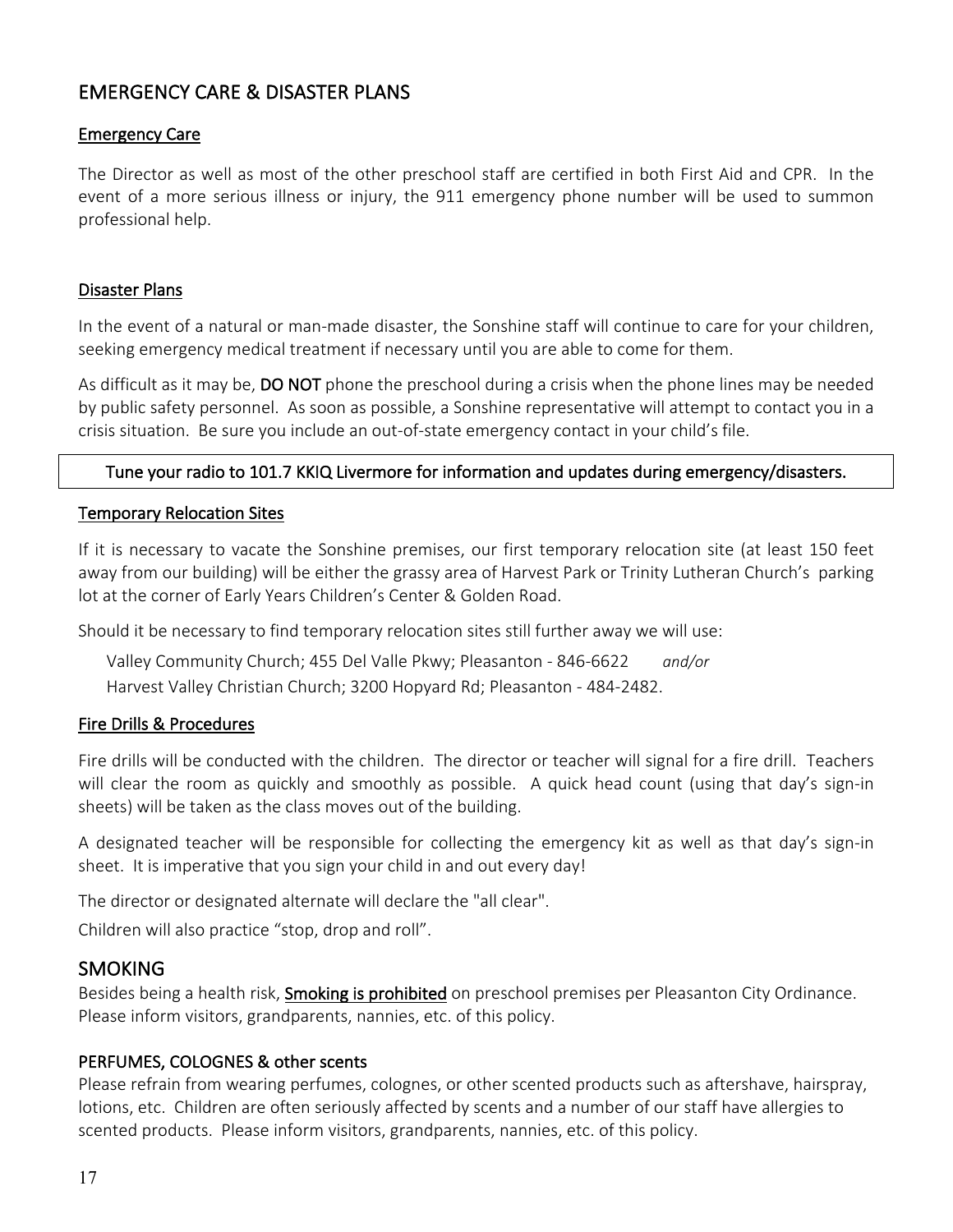#### ITEMS FROM HOME

Blankets, "Binkies", pacifiers, "silkies" & "lacies" - are part of the transition from home to preschool. Please don't take these things from your child just before he/she starts attending preschool for the first time. Any time your child experiences a change (be it large or small) he/she will actually need these items even more. However, it is very important that these items be labeled with your child's name in permanent ink. In fact it is mandatory that "Binkies" be labeled. *(ps: even young children return these special items to their rightful owner when they find them laying around - SHARING is not an issue here.)*

Bottles - California Child Care Licensing requires all baby bottles be prominently labeled with the child's name. Children drinking from a bottle or sippy cup must be seated and will not be allowed to walk or run while drinking.

Toys - Although it is important to acknowledge that our world includes weapons and "fighting heroes", we want to focus on more positive things during our short time at Sonshine. For the health and safety of everyone at Sonshine, weapons (pretend or otherwise), fighting heroes, or other items which might promote aggressive behavior are NOT ALLOWED in the classroom or on the premises.

Upon arrival, if your child has a weapon or fighting hero, it will be sent home with whoever accompanied the child to school that day. We do not choose to "store" these items even during the class time.

Candy and gum have no place at preschool. Both attract ants and no one including the children likes to have ants sharing our space. Candy has no nutritious value. Gum is not only detrimental to clear communication, it can also be swallowed (causing grief as well as a sore throat), gathers germs as it gets fingered or shared by preschoolers, gets into everything and is nearly impossible to get out. The parent helper of the day will provide a nutritious snack for the children.

Money - Unless it's part of the curriculum, money should not come to school with children. Besides getting lost, it's actually a choking hazard.

Other items - Sonshine staff cannot be responsible for expensive or sentimental items which are brought to preschool. Toys, clothes, photos, books, DVDs, tapes, jewelry, money or any other personal belongings which have emotional, sentimental or financial value and which if broken or lost might bring grief to either you or your child should not be brought to preschool.

We have so many wonderful activities planned and equipment available that we ask you to leave toys at home. Occasionally, children may be invited to bring something to share with the class, but keep in mind that "Sharing" is not a clear concept for preschoolers.

Remember to label everything your child brings to school, including items to share.

## LOST & FOUND

All cubbies are to be cleared at the end of each class. Please have your child clean his/her own cubby every day. Items remaining will be placed in that room's Lost & Found box. On Fridays, each classroom will empty their Lost & Found items into the main Lost & Found box located in the office.

Items not claimed will be donated quarterly.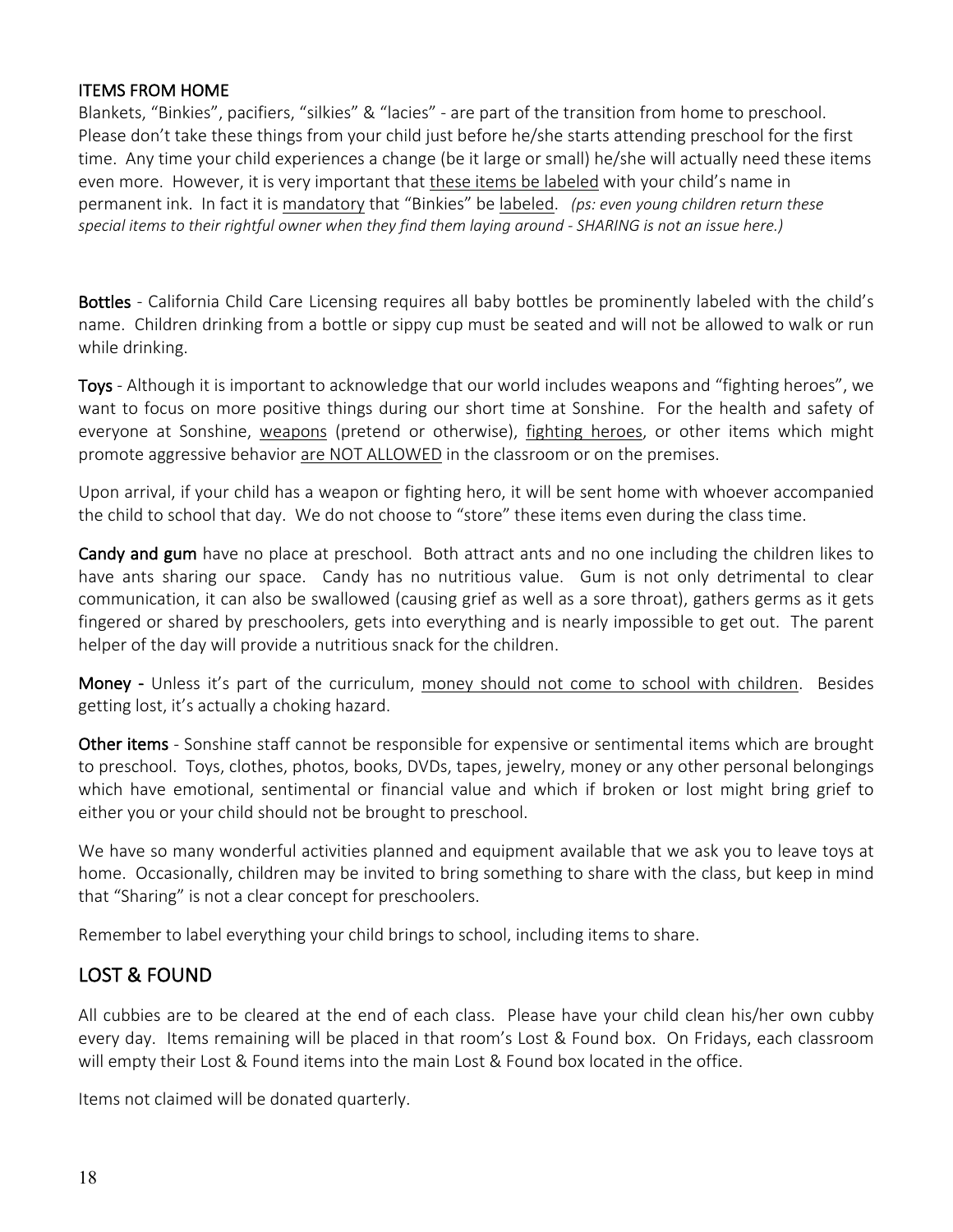## **VISITORS**

All visitors check in at the office and sign the Visitor's Log Book. Children accompanying parents during a visit must stay with their parents and be supervised by their parents at all times.

## **COMMUNICATION**

We welcome your comments, suggestions and concerns. Open communication is vital to your child's successful experience at Sonshine. Please speak with your child's teacher directly if at all possible. (Set up a time through the office to speak with your child's teacher outside of class time so that the teachers can carry out their responsibilities to all of the children in the class.) If you still have concerns or comments, you may speak with the director.

We will try to get important information out to all parents as efficiently as possible. Please check the bulletin board posted in your child's classroom. Every day, at the end of every class, check your parent files as well as your child's cubby for important treasures and other forms of communication.

Please take advantage of the many channels of communication which are available to you including: bulletin boards, the brass mail slot, parent files, cubbies, and email.

## PARENTS' & CHILDREN'S RIGHTS

Personal Rights and Parents' Rights forms required by California Department of Health & Welfare and Community Care Licensing are in the Registration Packet you received when you registered your child at Sonshine. Community Care Licensing's address is: 1515 Clay St; Ste 1102; Oakland, CA 94612. Their phone number is: 510 622-2602.

## MANDATORY REPORTING

Abuse &/or Bruises - As a licensed preschool staff, we are mandated by law to report behavior or suspected behavior which is considered abusive or possibly abusive to Child Protective Services.

Also, be sure you have included on your child's health report any marks such as birth marks or Mongolian spots which could possibly be misconstrued for bruises. Unexplained or questionable marks or bruises on children must be reported immediately to CPS. CPS will follow up with a visit to the parents' home and/or office or may visit the child at school.

## **STAFF**

It is our goal for all Sonshine staff to meet or exceed California Child Care Licensing requirements. All Sonshine staff have been fingerprinted and a background check has been completed through the FBI and Department of Justice.

Sonshine staff are professionally trained to observe their student's development over the course of the school year. Staff will bring concerns regarding children's development to the attention of the director and parents.

We also ask that our staff continue to stay abreast of new and innovative child development information and ideas by attending workshops, conferences, taking classes and attending in-service training.

Parents interested in early childhood education are encouraged to join us in this effort as well.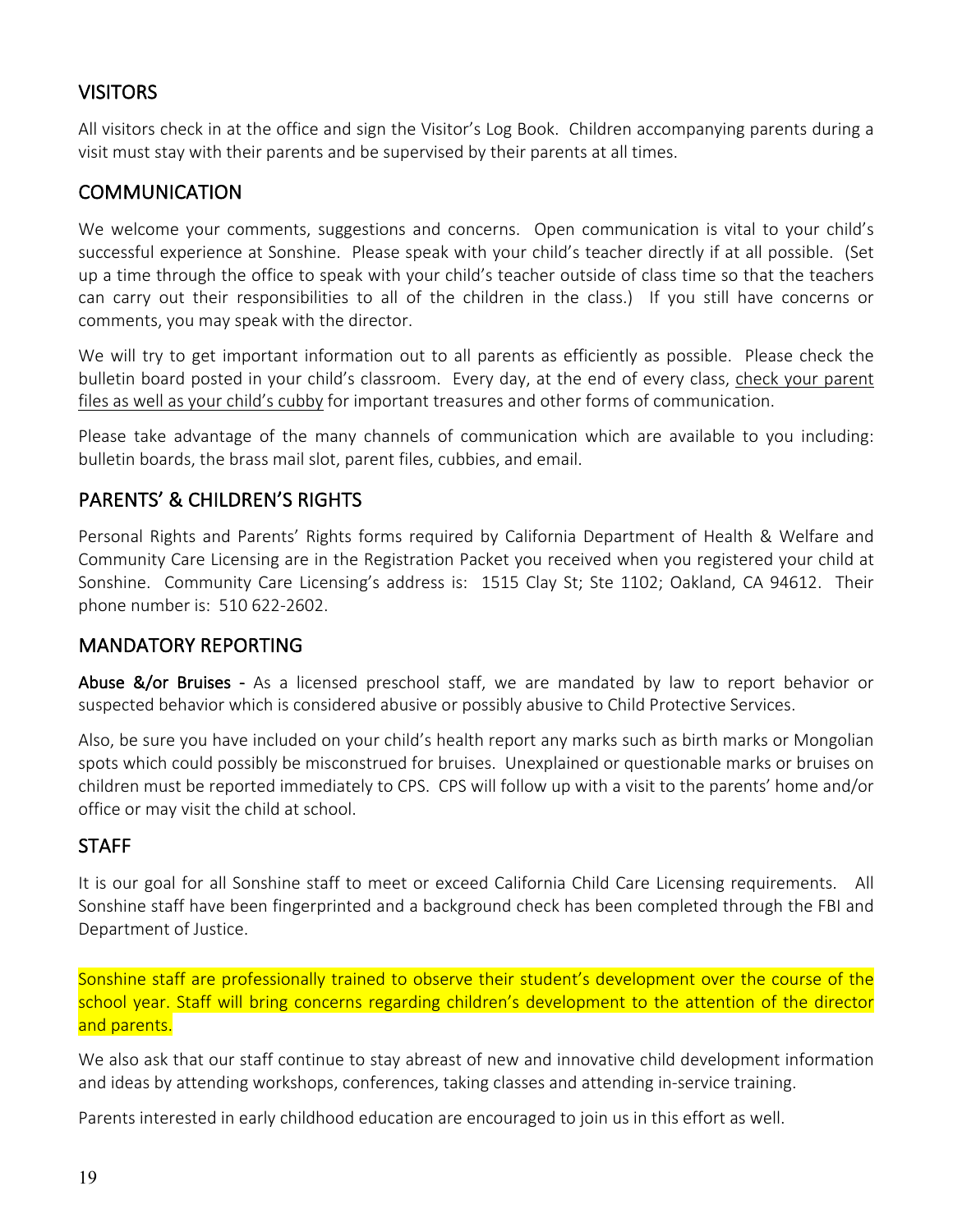## ADULT & CHILD BEHAVIOR

Adults are expected to model appropriate behavior and respect for themselves, the children, our Sonshine family of friends, staff, the facility and equipment. Behavior which conflicts with the following guidelines may be grounds for termination from employment or participation in Sonshine's program:

Alcoholic beverages will not be allowed at the preschool when children are present or at any preschool-sponsored activity where children are present.

Drugs (except prescribed by a doctor) will not be allowed at the preschool or at any preschoolsponsored activity where children are present.

Smoking is not allowed in or near the facility whether or not children are present; nor is it allowed at any preschool-sponsored activity where children are present.

Gossip has no place at Sonshine!

Confidentiality - Please don't ask the teachers about confidential matters which do not directly involve your child. Sonshine staff are bound by confidentiality laws and cannot discuss another child with you. We are happy to talk to you about your own child.

Discussions about the children will be conducted out of their hearing range.

Sonshine staff will not be verbally abused while carrying out their duties at the preschool and will be allowed to follow and enforce the policies of the preschool without fear of retaliation.

Children are expected to use appropriate behavior as well, showing respect for themselves, their parents or caregivers, our Sonshine family of friends and staff, and our facility and equipment.

Our goal is to model appropriate behavior. Preschoolers imitate everything they see and hear. Hitting, kicking, fighting, etc. are disrespectful, abusive and not acceptable behavior at Sonshine. Neither adults nor children will be allowed to "hit" anyone, at any time for any reason. We are mandated to report abuse to Child Protective Services if and when we observe or suspect such behavior.

## **DISCIPLINE**

Traditionally discipline has been equated with physical punishment ... something done to children rather than traits developed in them. Actually, good discipline is what we do to help children learn self-control ... not what we do to them when they misbehave.

The original definition of the word discipline refers to instructions given to the disciples! The deepest wish of the Biblical disciples was to emulate Christ, not just because they believed his teachings but because of their love for Him and His love for them. Love and admiration are powerful motives for adopting another person's beliefs and behaviors. Adults who model the results they expect in children achieve the most reliable results. "Do as I do" is much more effective than "Do as I say!"

We actually have very few discipline problems at Sonshine. We believe it's because we have realistic expectations and provide developmentally-appropriate learning opportunities with enough time and flexibility to peak the children's interests and meet their needs.

Although we know that young children sometime use hitting, scratching, biting, punching and crying as ways of communicating, as parents and teachers, our goal is to help children develop appropriate communication tools to use when they become uncontrollably frustrated. Every effort will be made to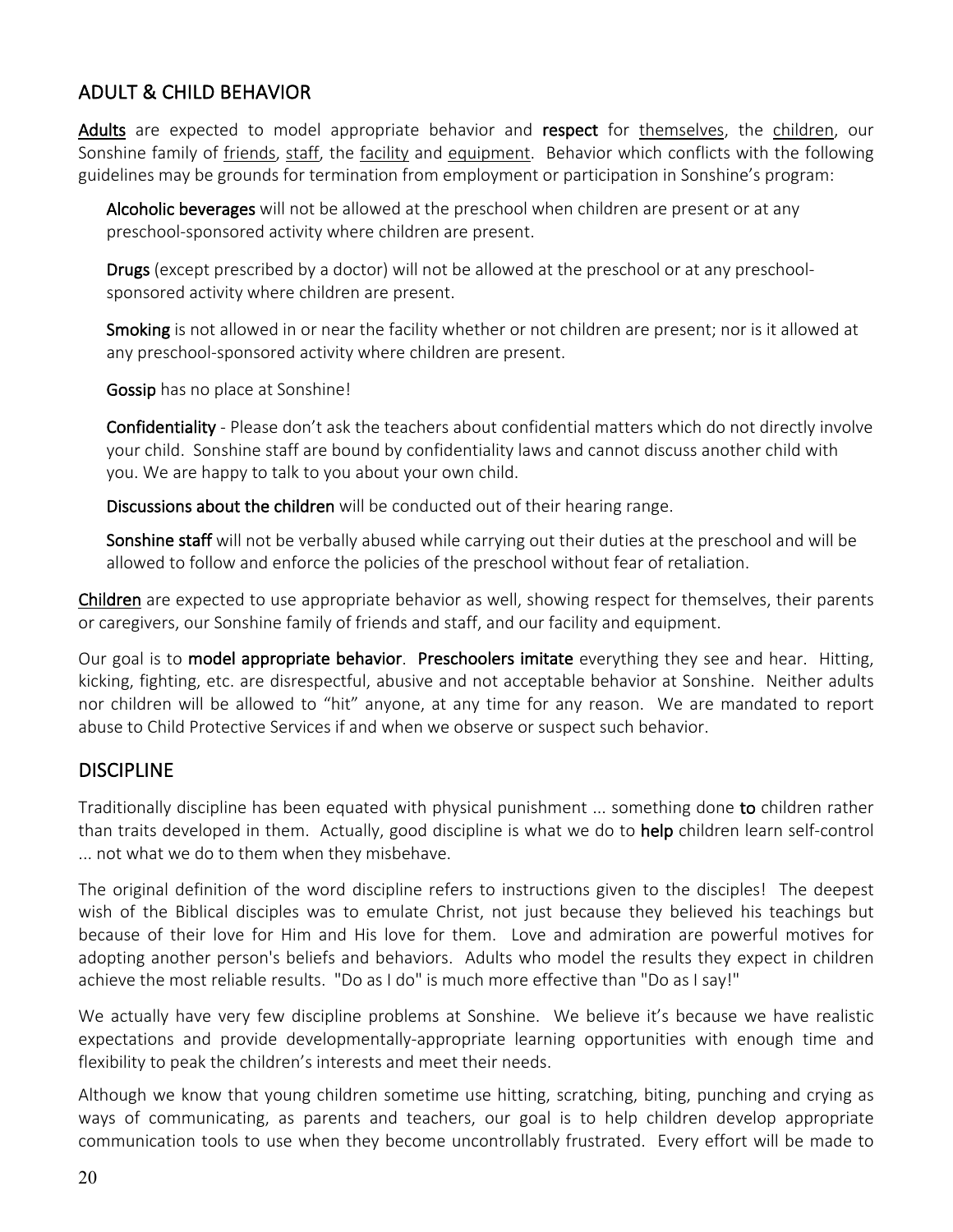model appropriate behavior and redirect inappropriate behavior. There may be times when it becomes necessary to temporarily redirect a child to another activity or to remove an item from the child or the classroom (with the understanding that the child may try again another time).

Sonshine's Discipline Policy focuses on redirection within a framework of respect. By allowing children opportunities to try again or to make their own decisions, we help develop a positive self-image and a high level of self-discipline within the children. It may take time and lots of patience, but we can almost always be guaranteed of success. Teachers will handle discipline issues.

If a child bites, scratches, hits another with an object, punches, or pushes someone down or uses other excessively aggressive behaviors, we will attend to the aggressee first to be sure he/she is cared for. Then we will speak with the aggressor and/or redirect him/her. Usually, this will take care of the situation right away. The child may be removed to the office to discuss the situation.

However, should aggressive behavior happen again, we will discuss the situation with this child's parents and work on a joint plan of action for both home and school so that the child will have consistency.

Depending on the situation, parents may be asked to remove the child for the remainder of the class time so that the child will learn that certain behaviors will not be accepted at his/her school.

If all else fails, after serious consideration and discussion between parents, teachers and the director, it may be decided that in the best interests of the child, his/her classmates and/or the school, removal (temporary or permanent) may be the next step to take.

Other less injurious problems (using "potty language", swearing, failing to take turns, spitting, throwing food, etc.) will be dealt with in ways appropriate to both the child and the offense. These include talking to the child, redirecting the child, offering an opportunity to re-do the act correctly.

Forced "manners" are counter productive. This includes withholding privileges until a child says "please" or prompting a child to say "thank you" or "sorry". We believe that asking children to say they are sorry disregards their true feelings (may be asking them to "lie" about how they really feel). Also, we have found that children who are told to say they're sorry actually learn to use "sorry" as a license to continue inappropriate behavior. Modeling of appropriate, acceptable behavior in these situations by teachers and parents will teach these skills in time, without injuring anyone's self-esteem.

## GENERAL GUIDELINES FOR A SUCCESSFUL EXPERIENCE EACH DAY

Parents of Sonshine students are urged to make drop-offs short & sweet as children frequently interpret a lingering drop-off as indecision. When picking up your child, please remain outside until the teacher opens the door. If you need to pick up before class is over, quietly enter the classroom, sign out and leave with your child.

Although there will be activities which may require more active movement, for safety reasons, children will be encouraged to use "walking feet" and "inside voices" indoors. It is important to be safe. It is also important to be able to hear the teacher and our friends.

Children and adults are required to wash hands before snack and sit at a table while eating. Teachers and adults in the classroom are asked to sit and model appropriate manners at the table.

All children are responsible for throwing away their own trash and pushing in their own chair. It is the adult's job to encourage this by modeling it themselves and by not doing it for the children although